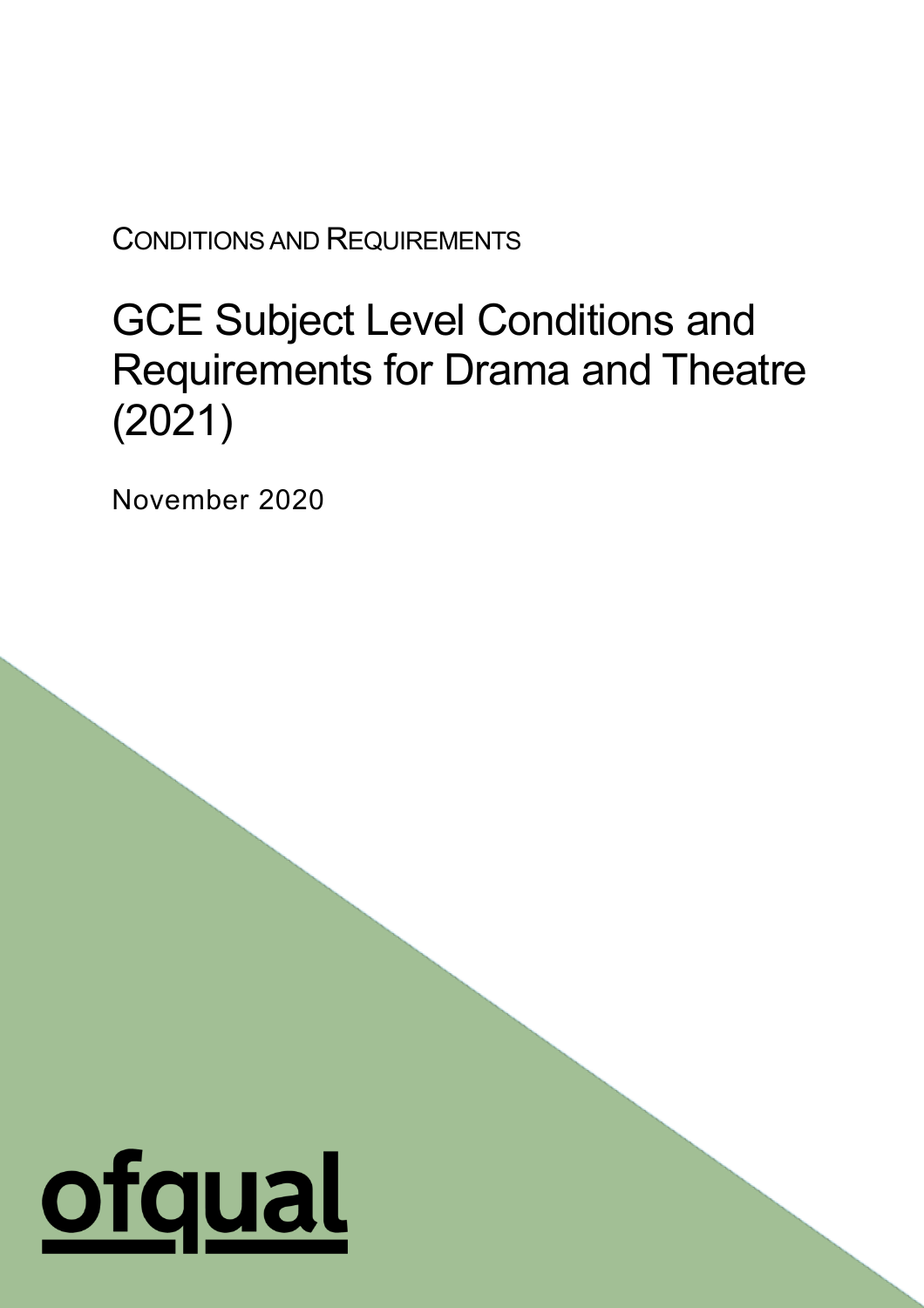# **Contents**

| Requirements in relation to subject content for GCE Qualifications in Drama and Theatre 8 |  |
|-------------------------------------------------------------------------------------------|--|
|                                                                                           |  |
|                                                                                           |  |
|                                                                                           |  |
| 10. Requirements in relation to assessments for GCE Qualifications in Drama and Theatre   |  |
| Appendix 1 – Subject content (published by Department for Education) 17                   |  |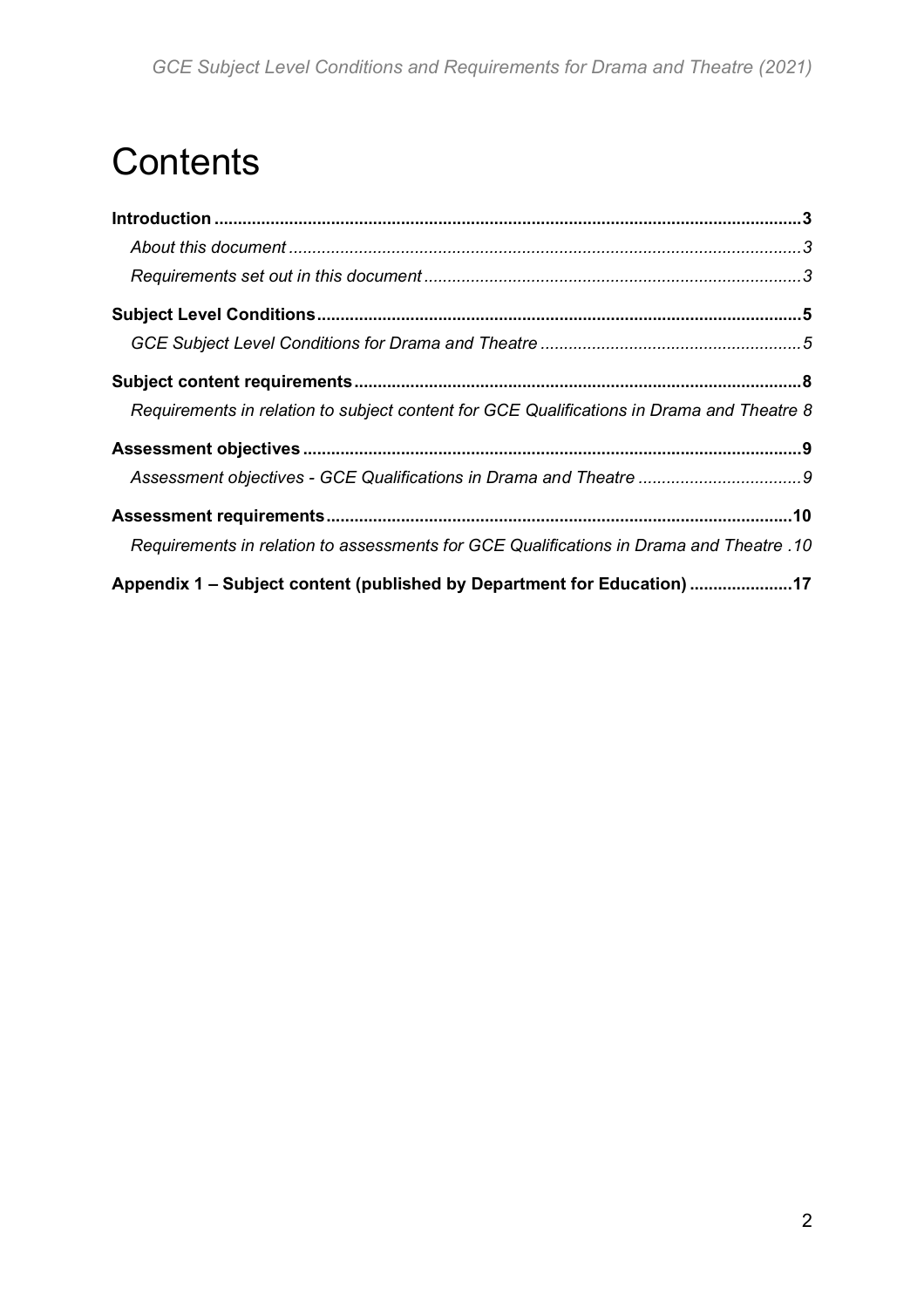# <span id="page-2-0"></span>**Introduction**

# <span id="page-2-1"></span>About this document

This document is part of a suite of documents which sets out the regulatory requirements for awarding organisations offering reformed A levels and AS qualifications in 2021.

We have developed all our requirements for GCE qualifications with the intention that AS and A level qualifications should fulfil the purposes set out in the table below:

| <b>A</b> levels |                                                                                                                                                                                                                                                                            |        | <b>AS qualifications</b>                                                                                                                                                                                                                              |  |
|-----------------|----------------------------------------------------------------------------------------------------------------------------------------------------------------------------------------------------------------------------------------------------------------------------|--------|-------------------------------------------------------------------------------------------------------------------------------------------------------------------------------------------------------------------------------------------------------|--|
| Π.              | define and assess achievement of the<br>knowledge, skills and understanding which<br>will be needed by students planning to<br>progress to undergraduate study at a UK<br>higher education establishment, particularly<br>(although not only) in the same subject<br>area; | $\Box$ | provide evidence of students'<br>achievements in a robust and<br>internationally comparable<br>post-16 course of study that is<br>a subset of A level content;<br>and<br>enable students to broaden<br>$\Box$<br>the range of subjects they<br>study. |  |
|                 | set out a robust and internationally<br>comparable post-16 academic course of<br>study to develop that knowledge, skills and<br>understanding;                                                                                                                             |        |                                                                                                                                                                                                                                                       |  |
|                 | $\Box$ permit UK universities to accurately identify<br>the level of attainment of students;                                                                                                                                                                               |        |                                                                                                                                                                                                                                                       |  |
| $\Box$          | provide a basis for school and college<br>accountability measures at age 18; and                                                                                                                                                                                           |        |                                                                                                                                                                                                                                                       |  |
| $\Box$          | provide a benchmark of academic ability for<br>employers.                                                                                                                                                                                                                  |        |                                                                                                                                                                                                                                                       |  |

# <span id="page-2-2"></span>Requirements set out in this document

This document sets out the GCE Subject Level Conditions for Drama and Theatre. These conditions will come into effect at 09:30 on 5 November 2020 for the following qualifications:

- all GCE A levels in Drama and Theatre; and
- all stand-alone GCE AS qualifications in Drama and Theatre

for Learners completing the qualification in 2021, except where the GQCov Framework applies.

It also sets out our requirements in relation to: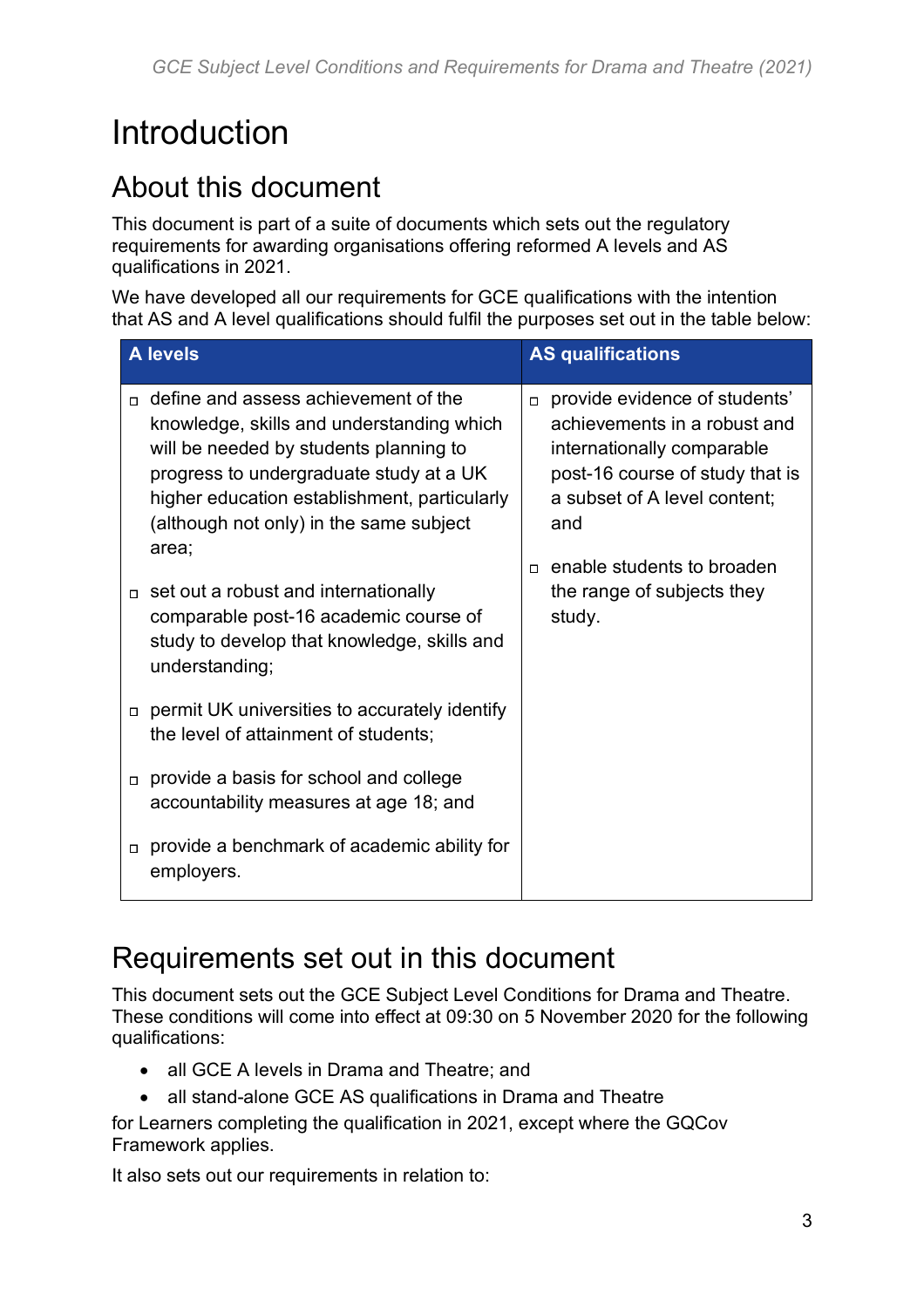- interpretation of the content document an awarding organisation must comply with these requirements under Condition GCE(Drama and Theatre $(1.1(c))$ ;
- assessment objectives awarding organisations must comply with these requirements under Condition GCE(Drama and Theatre)1.2; and
- assessment awarding organisations must comply with these requirements under Condition GCE(Drama and Theatre)2.3.

Appendix 1 reproduces the [subject content requirements for Drama and Theatre,](https://www.gov.uk/government/publications/gce-as-and-a-level-drama-and-theatre) as published by the Department for Education. Awarding organisations must comply with these requirements under Condition GCE(Drama and Theatre)1.1.

With respect to the qualifications listed above, awarding organisations must also comply with:

- our [General Conditions of Recognition,](https://www.gov.uk/government/publications/general-conditions-of-recognition) which apply to all awarding organisations and qualifications;
- our [GCE Qualification Level Conditions and Requirements;](https://www.gov.uk/government/publications/gce-qualification-level-conditions-and-requirements) and
- all [relevant Regulatory Documents.](https://www.gov.uk/government/publications/regulatory-documents-list)

With respect to all other GCE Qualifications in Drama and Theatre, taken by Learners completing the qualification in 2022 and after, an awarding organisation must continue to comply with the [GCE Subject Level Conditions and Requirements](https://www.gov.uk/government/publications/gce-subject-level-conditions-and-requirements-for-drama-and-theatre)  [for Drama and Theatre.](https://www.gov.uk/government/publications/gce-subject-level-conditions-and-requirements-for-drama-and-theatre)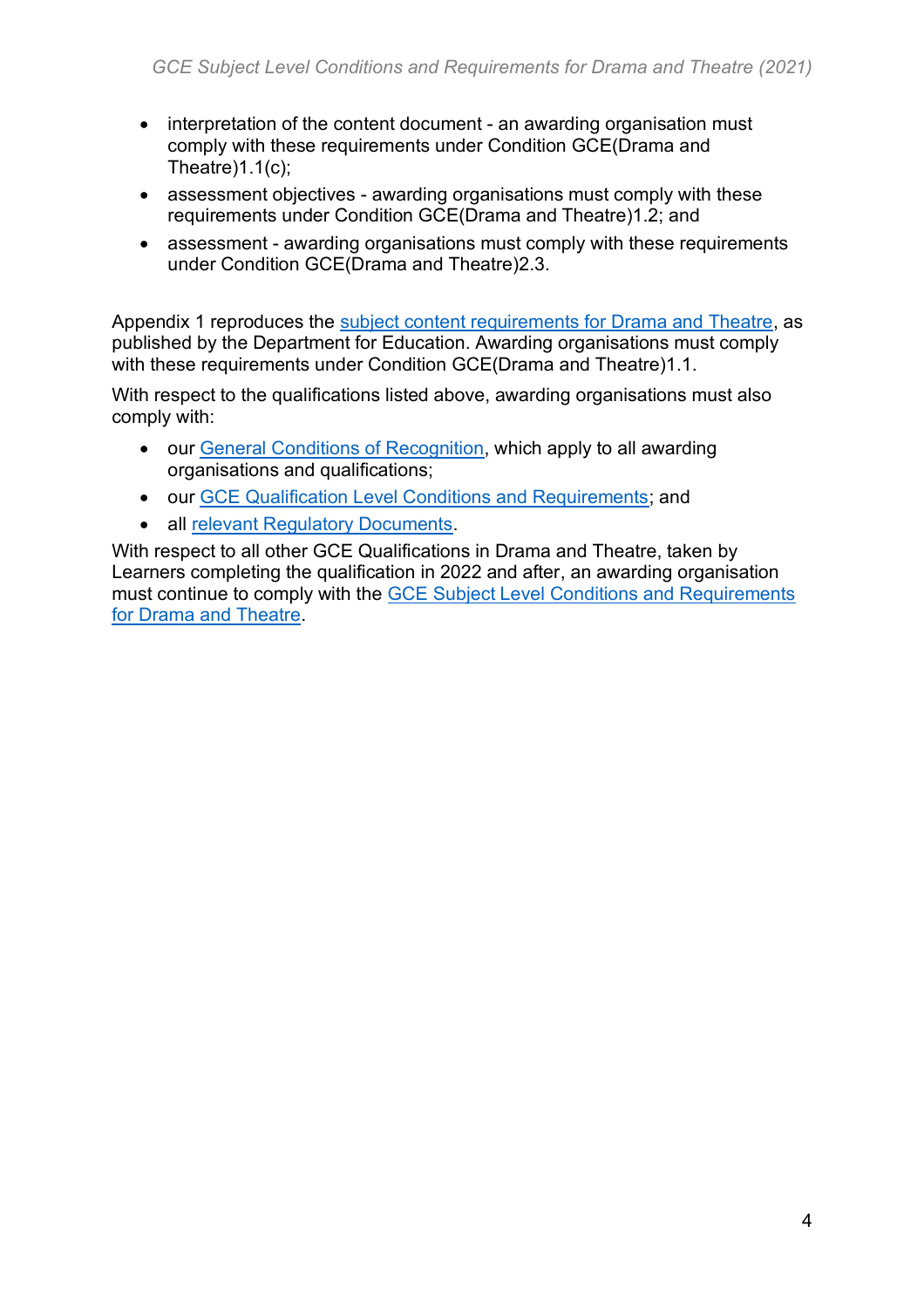# <span id="page-4-0"></span>Subject Level Conditions

# <span id="page-4-1"></span>GCE Subject Level Conditions for Drama and **Theatre**

*Condition GCE(Drama and Theatre) 1: Compliance with content requirements*

#### *GCE(Drama and Theatre)1.1*

In respect of each GCE Qualification in Drama and Theatre which it makes available, or proposes to make available, an awarding organisation must -

- (a) comply with the requirements relating to that qualification set out in the document published by the Secretary of State entitled ['Drama and theatre AS](https://www.gov.uk/government/publications/gce-as-and-a-level-drama-and-theatre)  [and A level subject content',](https://www.gov.uk/government/publications/gce-as-and-a-level-drama-and-theatre) document reference DFE-00038-2015,
- (b) have regard to any recommendations or guidelines relating to that qualification set out in that document, and
- (c) interpret that document in accordance with any requirements, and having regard to any guidance, which may be published by Ofqual and revised from time to time.

### *GCE(Drama and Theatre)1.2*

In respect of each GCE Qualification in Drama and Theatre which it makes available, or proposes to make available, an awarding organisation must comply with any requirements, and have regard to any guidance, relating to the objectives to be met by any assessment for that qualification which may be published by Ofqual and revised from time to time.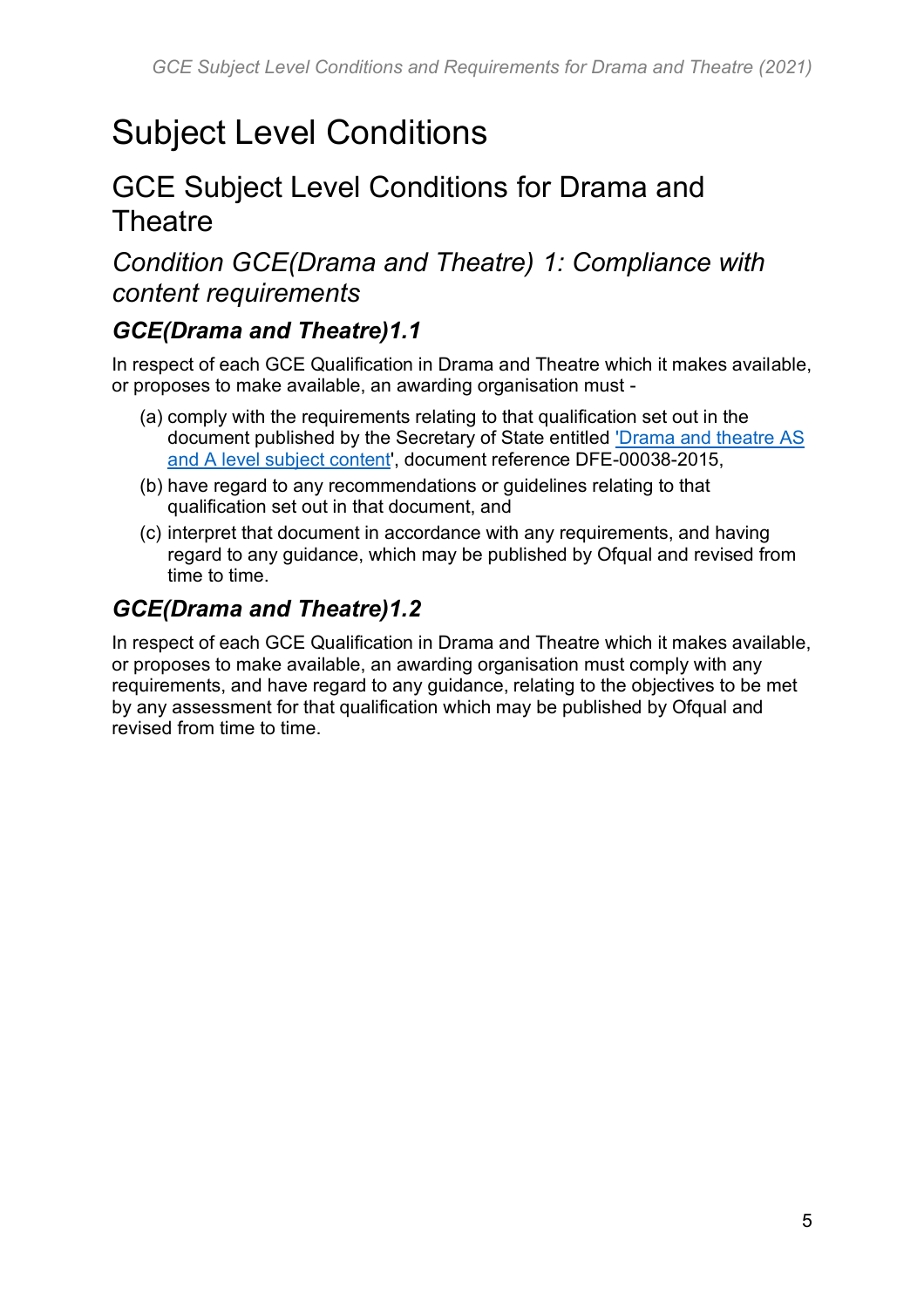# *Condition GCE(Drama and Theatre) 2: Assessment*

#### *GCE(Drama and Theatre)2.1*

Condition GCE4.1 does not apply to any GCE Qualification in Drama and Theatre which an awarding organisation makes available, or proposes to make available.

## *GCE(Drama and Theatre)2.2*

In respect of the total marks available for a GCE Qualification in Drama and Theatre which it makes available, an awarding organisation must ensure that -

- (a) 40 per cent of those marks are made available through Assessments by Examination, and
- (b) 60 per cent of those marks are made available through assessments set by the awarding organisation that are not Assessments by Examination.

### *GCE(Drama and Theatre)2.3*

An awarding organisation must ensure that in respect of each assessment for a GCE Qualification in Drama and Theatre which it makes available it complies with any requirements, and has regard to any guidance, which may be published by Ofqual and revised from time to time.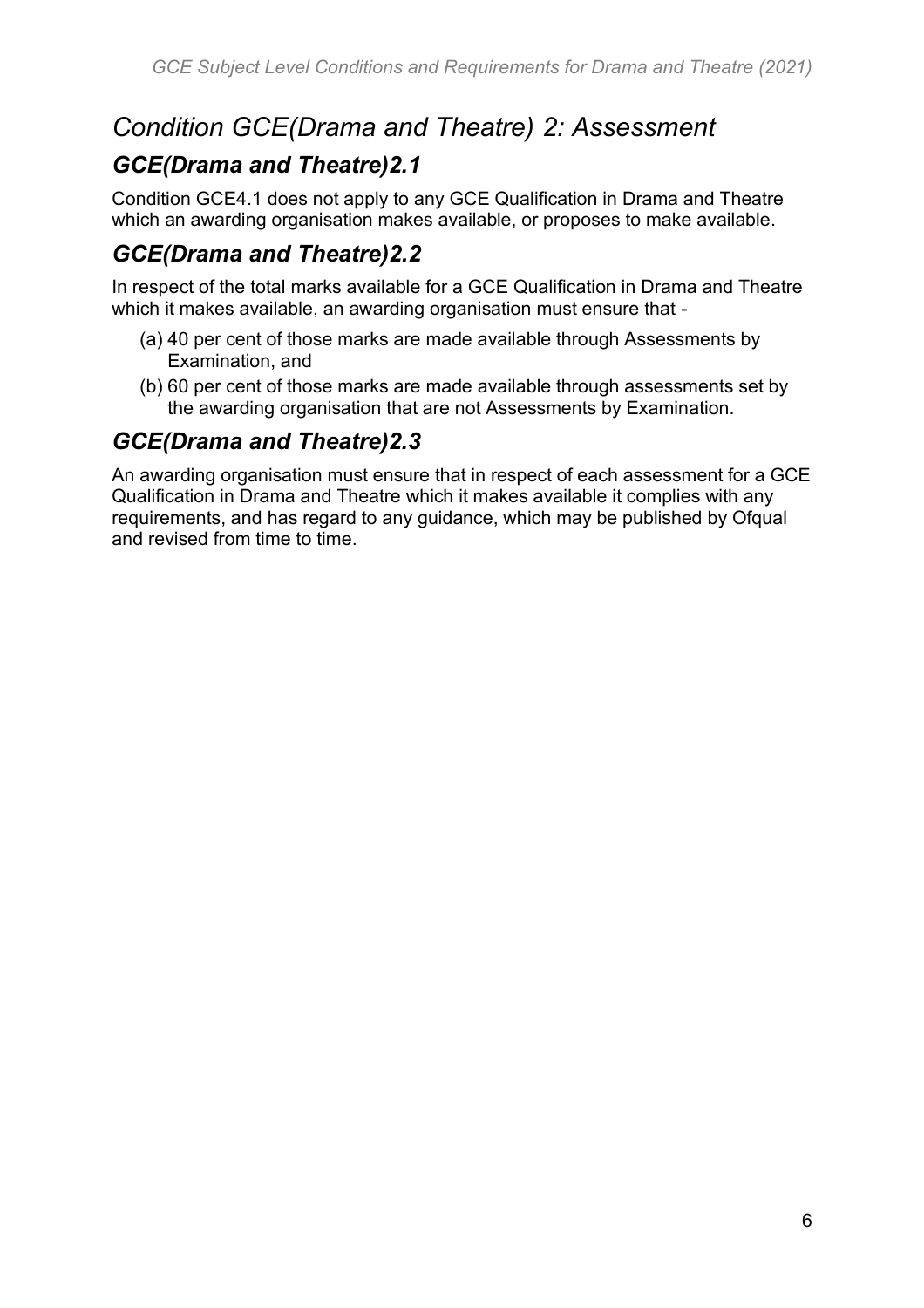# *Condition GCE(Drama and Theatre) 3: Live performance statements*

### *GCE(Drama and Theatre)3.1*

In respect of each assessment cycle for a GCE Qualification in Drama and Theatre which it awards after 1 January 2019, an awarding organisation must -

- (a) require each Centre to provide a live performance statement to the awarding organisation, and
- (b) treat any failure by a Centre to provide a live performance statement to the awarding organisation in a timely manner as malpractice and/or maladministration (under General Condition A8 (Malpractice and maladministration)).

#### *GCE(Drama and Theatre)3.2*

For the purposes of this condition, a 'live performance statement' is a true and accurate written statement made by a Centre to an awarding organisation which confirms that it has taken reasonable steps to secure that each Learner to which that Centre has delivered the assessments to be taken in a particular assessment cycle for a GCE Qualification in Drama and Theatre which the awarding organisation makes available has met the requirement to experience live performance specified in paragraph 10 of the document published by the Secretary of State entitled 'Drama and theatre AS and A level subject content', document reference DFE-00038-2015, as interpreted in line with the requirements published under Condition GCE(Drama and Theatre)1.1(c).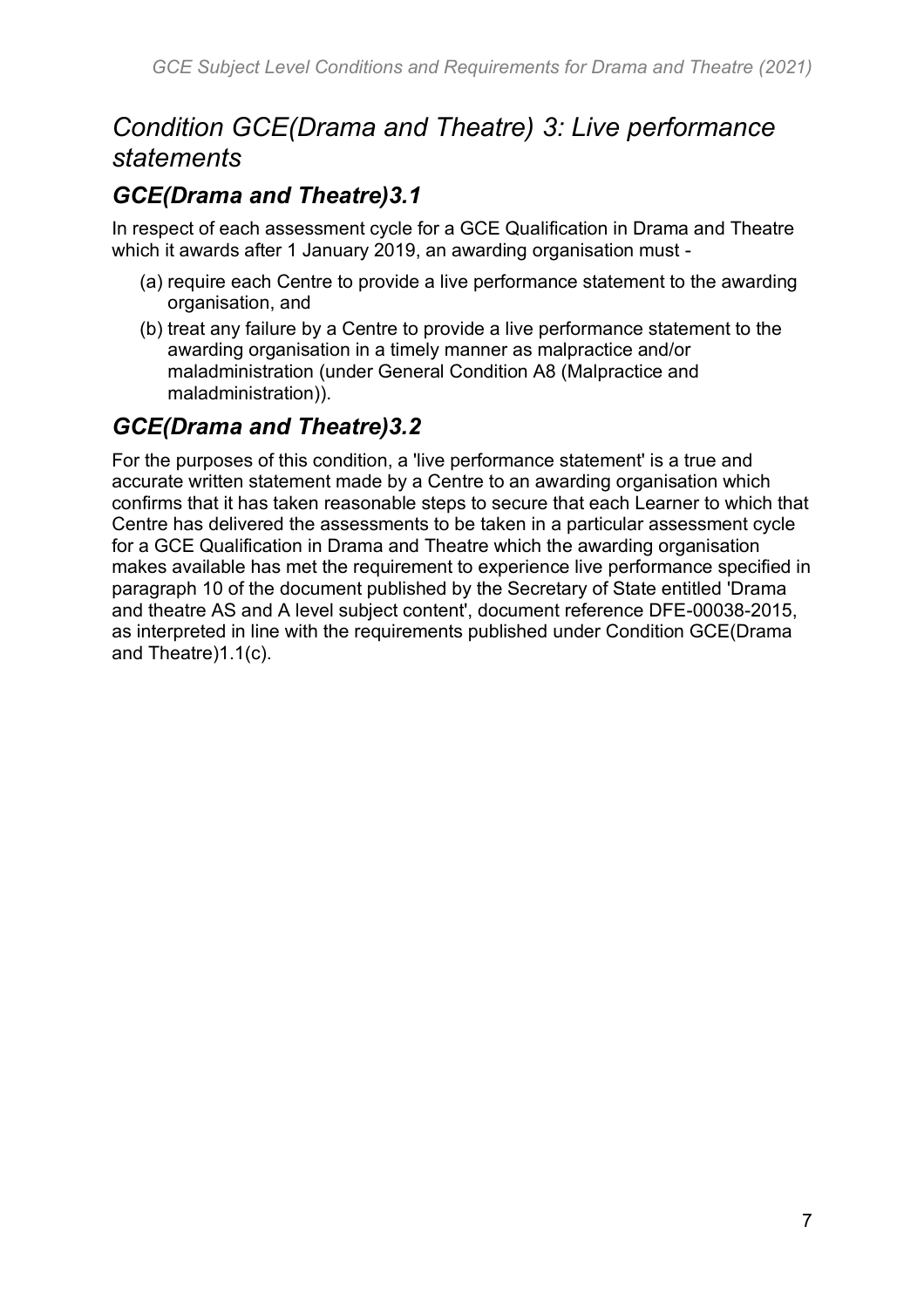# <span id="page-7-0"></span>Subject content requirements

# <span id="page-7-1"></span>Requirements in relation to subject content for GCE Qualifications in Drama and Theatre

The subject content for GCE Qualifications in Drama and Theatre is set out in the Department for Education's Drama and Theatre GCE subject content, document reference DFE-00038-2015 (the 'Content Document').

Condition GCE(Drama and Theatre)1.1(c) requires awarding organisations to interpret the Content Document in line with any requirements, and having regard to any guidance, published by Ofqual.

We set out our requirements for the purposes of Condition GCE(Drama and Theatre)1.1(c) below.

# *Study of performance texts*

An awarding organisation must interpret paragraph 7, bullet points 1 and 2 of the Content Document as being disapplied if the strict requirements of those provisions cannot be met due to the awarding organisation making changes to its usual nonexamination assessments in line with the requirements for 2021 published under Condition GCE(Drama and Theatre)2.3.

## *Live performance*

An awarding organisation must interpret paragraph 10 of the Content Document as if the reference to Learners' experience of live performance permits Learners to view streamed or recorded performances.

## *Analysis and evaluation of the work of others*

An awarding organisation must ensure that in the Assessments by Examination analysis and evaluation of live theatre performance by others can be undertaken in response to streamed or recorded performances.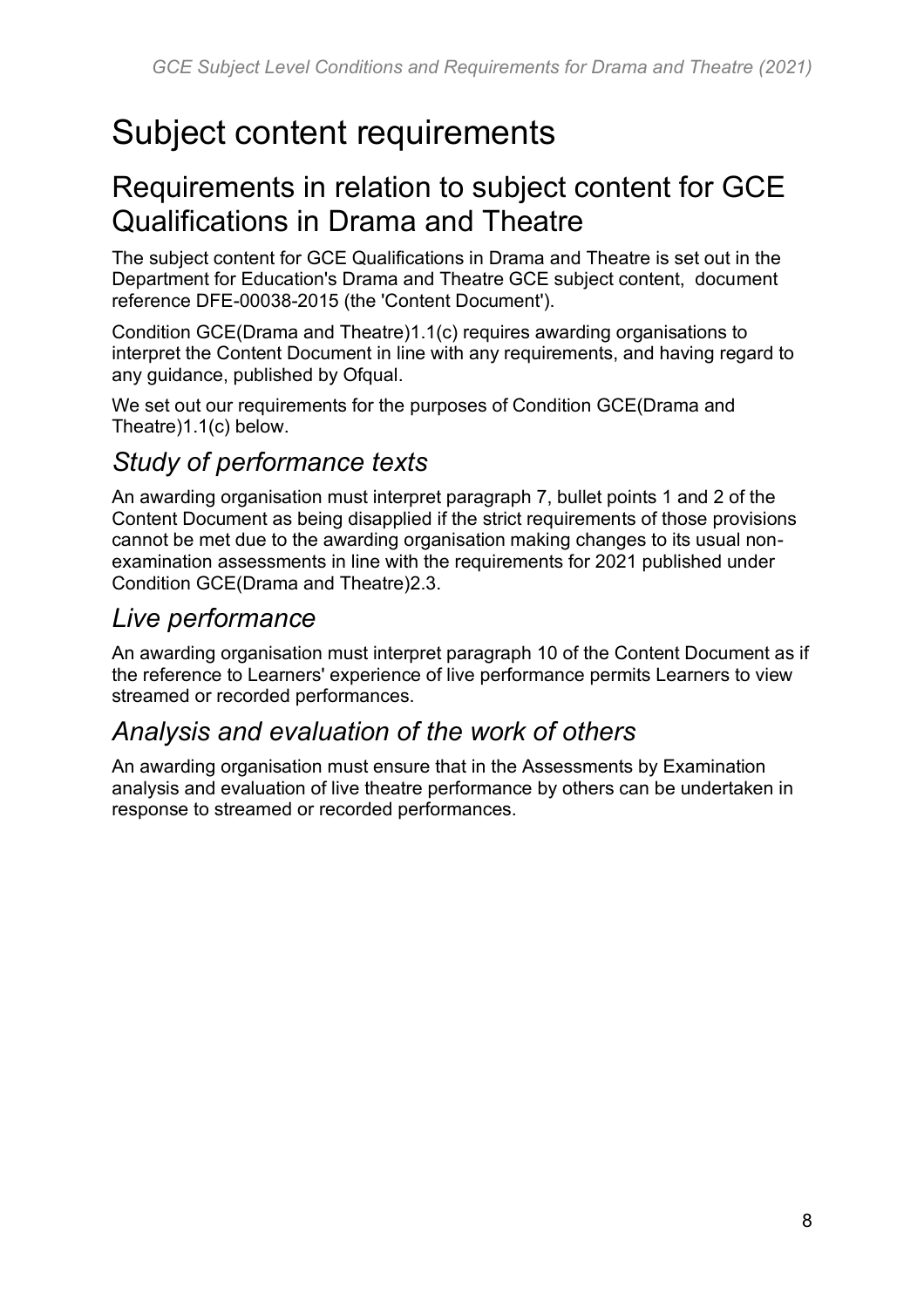# <span id="page-8-0"></span>Assessment objectives

# <span id="page-8-1"></span>Assessment objectives - GCE Qualifications in Drama and Theatre

Condition GCE(Drama and Theatre)1.2 allows us to specify requirements relating to the objectives to be met by any assessment for GCE Qualifications in Drama and Theatre.

The assessment objectives set out below constitute requirements for the purposes of Condition GCE(Drama and Theatre)1.2. Awarding organisations must comply with these requirements in relation to all GCE Qualifications in Drama and Theatre they make available.

|            | <b>Objective</b>                                                                                                                                        | Weighting<br>(A level) | Weighting<br>(AS) |
|------------|---------------------------------------------------------------------------------------------------------------------------------------------------------|------------------------|-------------------|
| <b>AO1</b> | Create and develop ideas to communicate<br>meaning as part of the theatre making<br>process, making connections between<br>dramatic theory and practice | $20 - 30\%$            | $20 - 30\%$       |
| <b>AO2</b> | Apply theatrical skills to realise artistic<br>intentions in live performance                                                                           | $20 - 30\%$            | $20 - 30\%$       |
| <b>AO3</b> | Demonstrate knowledge and understanding of<br>how drama and theatre is developed and<br>performed                                                       | $20 - 30\%$            | $20 - 30\%$       |
| <b>AO4</b> | Analyse and evaluate their own work and the<br>work of others                                                                                           | $20 - 25%$             | $20 - 25%$        |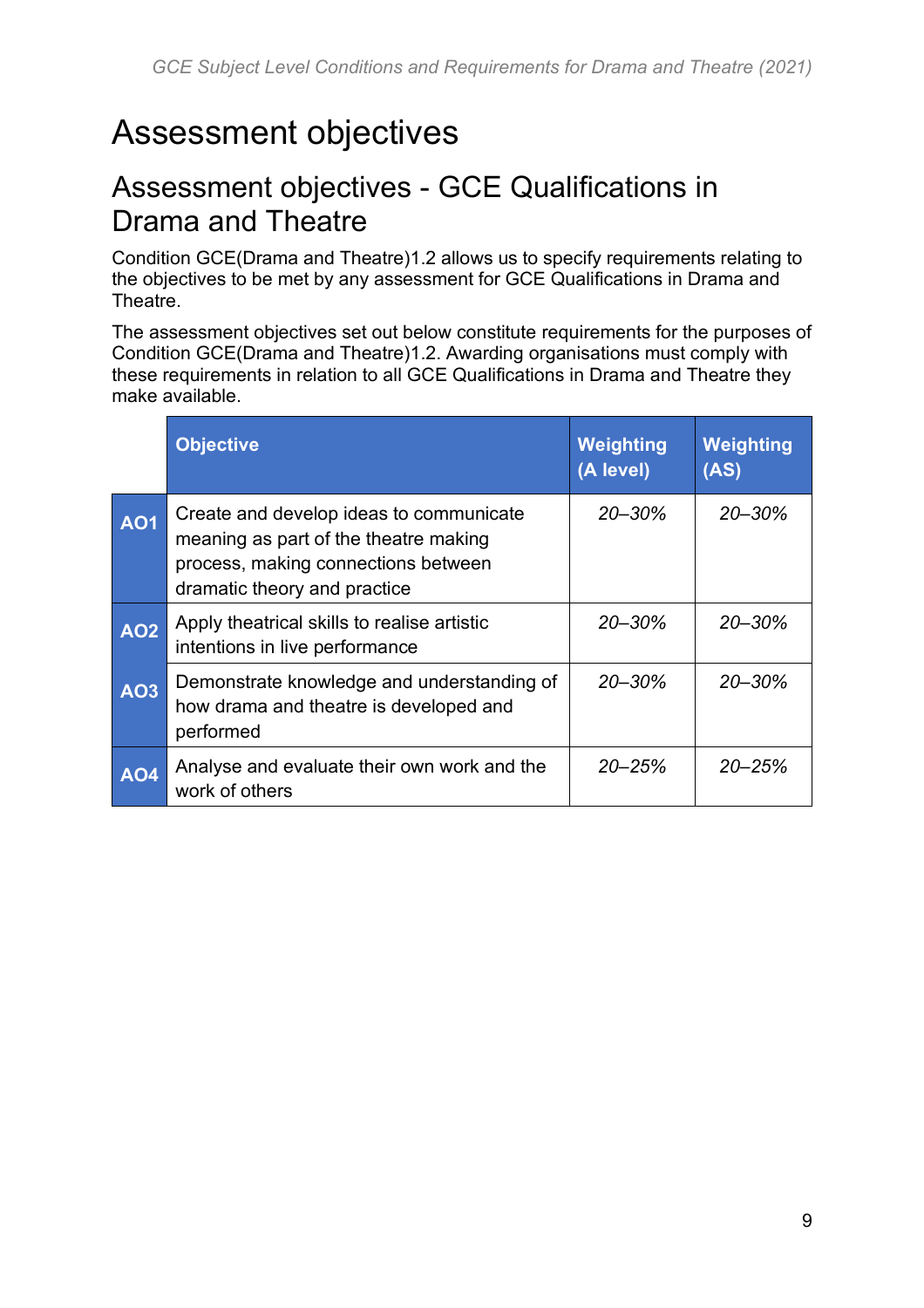# <span id="page-9-0"></span>Assessment requirements

# <span id="page-9-1"></span>Requirements in relation to assessments for GCE Qualifications in Drama and Theatre

Condition GCE(Drama and Theatre)2.3 allows us to specify requirements and guidance in relation to assessments for GCE Qualifications in Drama and Theatre.

We set out our requirements for the purposes of Condition GCE(Drama and Theatre)2.3 below.

## *Set texts for assessments*

In respect of a GCE Qualification in Drama and Theatre which it makes available or proposes to make available, an awarding organisation must -

- (a) set and publish a list of complete and substantial performance texts and key extracts in respect of which Learners will be assessed in the assessments for the qualification (the 'Set Texts'),
- (b) keep its list of Set Texts under review and revise it from time to time,
- (c) assess each Learner's knowledge and understanding of the Set Texts, through -
	- (i) the Assessments by Examination, or
	- (ii) the Assessments by Examination and the assessments which are not Assessments by Examination,
- (d) outline in its assessment strategy
	- (i) how its approach to the assessment of Learners' knowledge and understanding of the Set Texts will meet the requirements of the Department for Education's Drama and Theatre AS and A level subject content, document reference DFE-00038-2015 (the 'Content Document'), and
	- (ii) in particular, how it will ensure that each Learner studies in its entirety each Set Text with respect to which he or she is assessed,
- (e) outline in its assessment strategy the reasonable steps which it will take, in accordance with General Condition G1.2, to ensure that the Level of Demand of each assessment is consistent -
	- (i) across all options as to tasks in relation to different Set Texts, and
	- (ii) with the Level of Demand of previous assessments, including those with options as to tasks in relation to different Set Texts,
- (f) take reasonable steps to ensure that when taking an Assessment by Examination for the qualification, no Learner has access to a Set Text which is not a clean copy of that text,
- (g) where a Learner uses all or part of a Set Text for the purposes of the Text Based Performance, ensure that Learner is not credited for responding to questions or tasks on the same Set Text in an Assessment by Examination, and
- (h) ensure that each question or task in an Assessment by Examination which relates to a text or extract relates to either -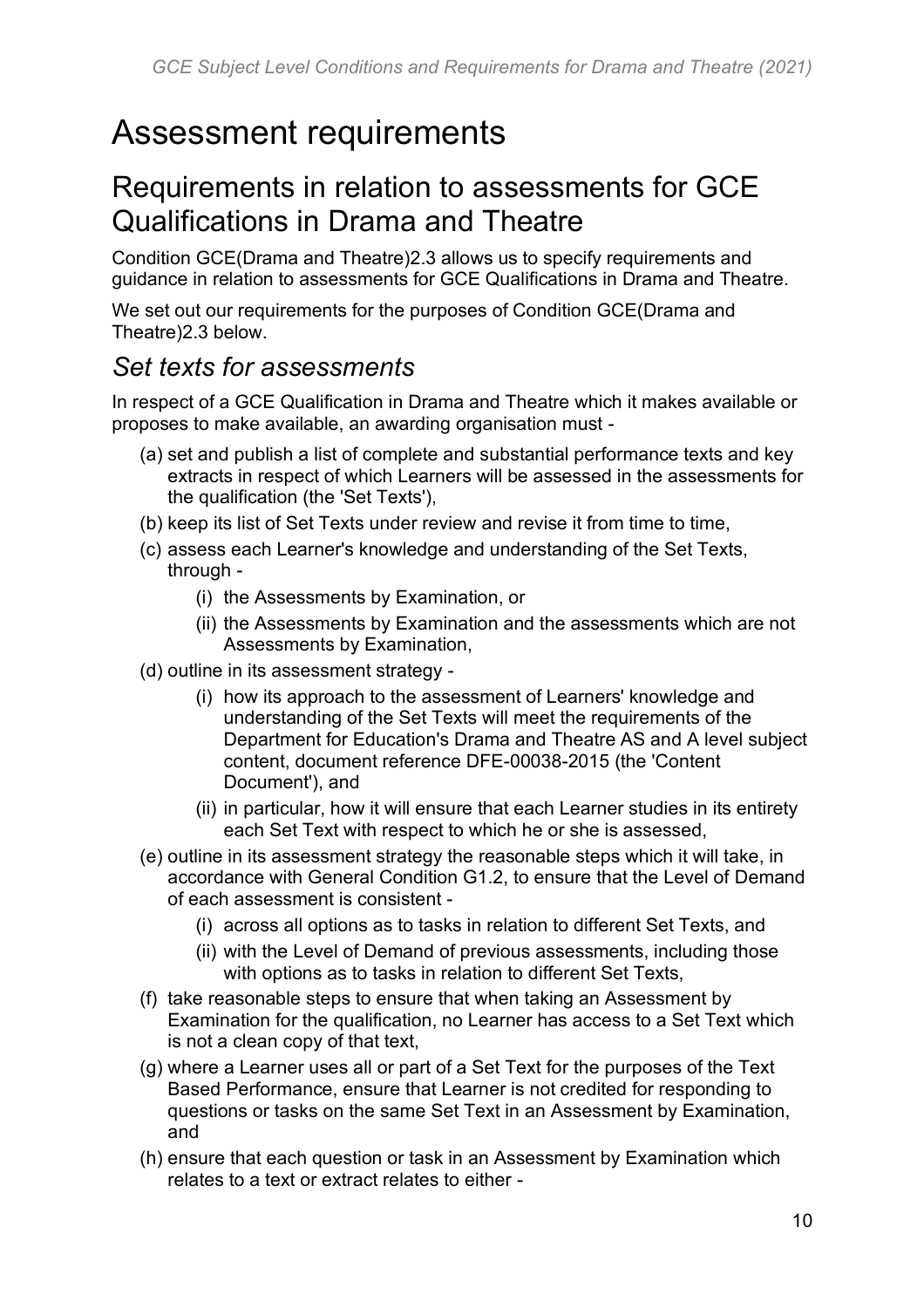- (i) an unseen text or extract which has been provided by the awarding organisation as Stimulus Materials, and/or
- (ii) a Set Text (which may be provided by the awarding organisation as Stimulus Materials).

For the purposes of paragraph (a) above, the terms 'complete and substantial performance text' and 'key extract' must be interpreted consistently with the Content Document, and our associated guidance.

For the purposes of paragraph (f) above, a clean copy of a Set Text is a copy of that text as published and which contains no additional marks, notes, annotations, or any other alteration or inclusion.

## *Forms of non-examination assessment*

Condition GCE(Drama and Theatre)2.2(b) states that an awarding organisation must ensure that of the total marks available for a GCE Qualification in Drama and Theatre, 60 per cent of those marks shall be made available through assessments set by the awarding organisation which are not Assessments by Examination.

In respect of the assessments which are not Assessments by Examination, an awarding organisation must ensure that -

- (a) for a GCE A level qualification in Drama and Theatre
	- (i) at least 20 per cent of the total marks available for the qualification are made available through one or more tasks which assess a Learner's ability to participate in the performance of a devised piece (the 'Devised Performance'),
	- (ii) at least 20 per cent of the total marks available for the qualification are made available through one or more tasks which assess a Learner's ability to participate in the performance of an extract (the 'Text Based Performance'),
	- (iii) at least one of the Devised Performance or Text Based Performance assesses both assessment objective AO1 and assessment objective AO2,
	- (iv)where either the Devised Performance or the Text Based Performance does not assess assessment objective AO1, an Assessor has regard to evidence of each Learner's artistic intentions for that performance for the purpose of assessing that performance against assessment objective AO2, and
	- (v) the 60 per cent of the total marks available for the qualification which are made available through the Devised Performance and the Text Based Performance, taken together, are comprised as follows -
		- (A) at least 20 per cent through marks available in respect of assessment objective AO1 (taken together, the Devised Performance and Text Based Performance must assess AO1 in its entirety),
		- (B) at least 20 per cent through marks available in respect of assessment objective AO2 (taken together, the Devised Performance and Text Based Performance must assess AO2 in its entirety), and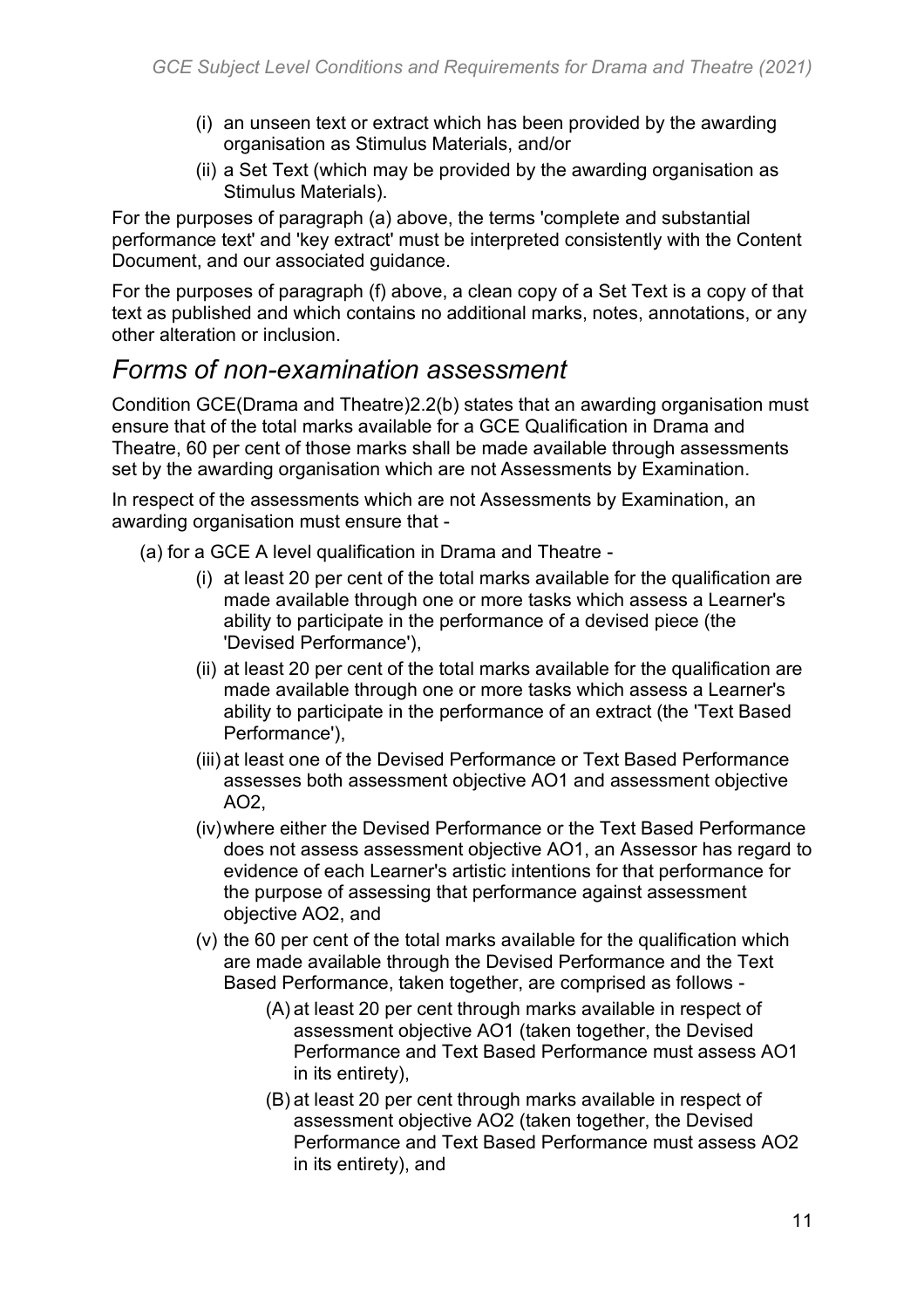- (C)at least 10 per cent through marks available in respect of assessment objective AO4.
- (b) for a GCE AS qualification in Drama and Theatre
	- (i) those marks are made available through one or more tasks which assess a Learner's ability to participate in the performance of an extract including the creation and development of ideas to communicate meaning for theatrical performance, the application of theatrical skills to realise artistic intentions in live performance and the analysis and evaluation of their own work (the 'Text Based Performance'),
	- (ii) assessment objectives AO1 and AO2 are assessed in their entirety through the Text Based Performance,
	- (iii) where a Text Based Performance task does not assess assessment objective AO1, an Assessor has regard to evidence of each Learner's artistic intentions for that performance for the purpose of assessing that performance against assessment objective AO2, and
	- (iv)the remaining marks for the Text Based Performance are allocated to assessment objective AO4.

For clarity, in relation to paragraphs (a)(iv) and (b)(iii) above, where a Devised Performance or a Text Based Performance is assessing only assessment objective AO2, we do not expect evidence of a Learner's artistic intentions to be marked.

In relation to paragraph  $(a)(v)c$ . and  $(b)(iv)$ , a Learner's analysis and evaluation of his or her own work must only be assessed through -

- (a) in respect of a GCE A level qualification in Drama and Theatre, the Devised Performance and/or the Text Based Performance, and
- (b) in respect of a GCE AS qualification in Drama and Theatre, the Text Based Performance.

Those assessments may, but are not required to, also assess a Learner's analysis and evaluation of the work of others.

#### *Roles within non-examination assessment*

The Content Document allows Learners to be assessed in the role of performer, or director or in a number of different designer roles. This variety of roles creates a number of optional routes through the qualification.

An awarding organisation must ensure that it -

- (a) sets out in the specification for the qualification all of the different roles in which a Learner may be assessed in the Text Based Performance and, in relation to a GCE A level in Drama and Theatre, the Devised Performance , and
- (b) demonstrates to Ofqual's satisfaction in its assessment strategy that it has taken all reasonable steps to ensure that it will have maximum control over comparability of standards between different routes through the qualification at all points within the cycle of setting and marking of assessments and awarding the qualification.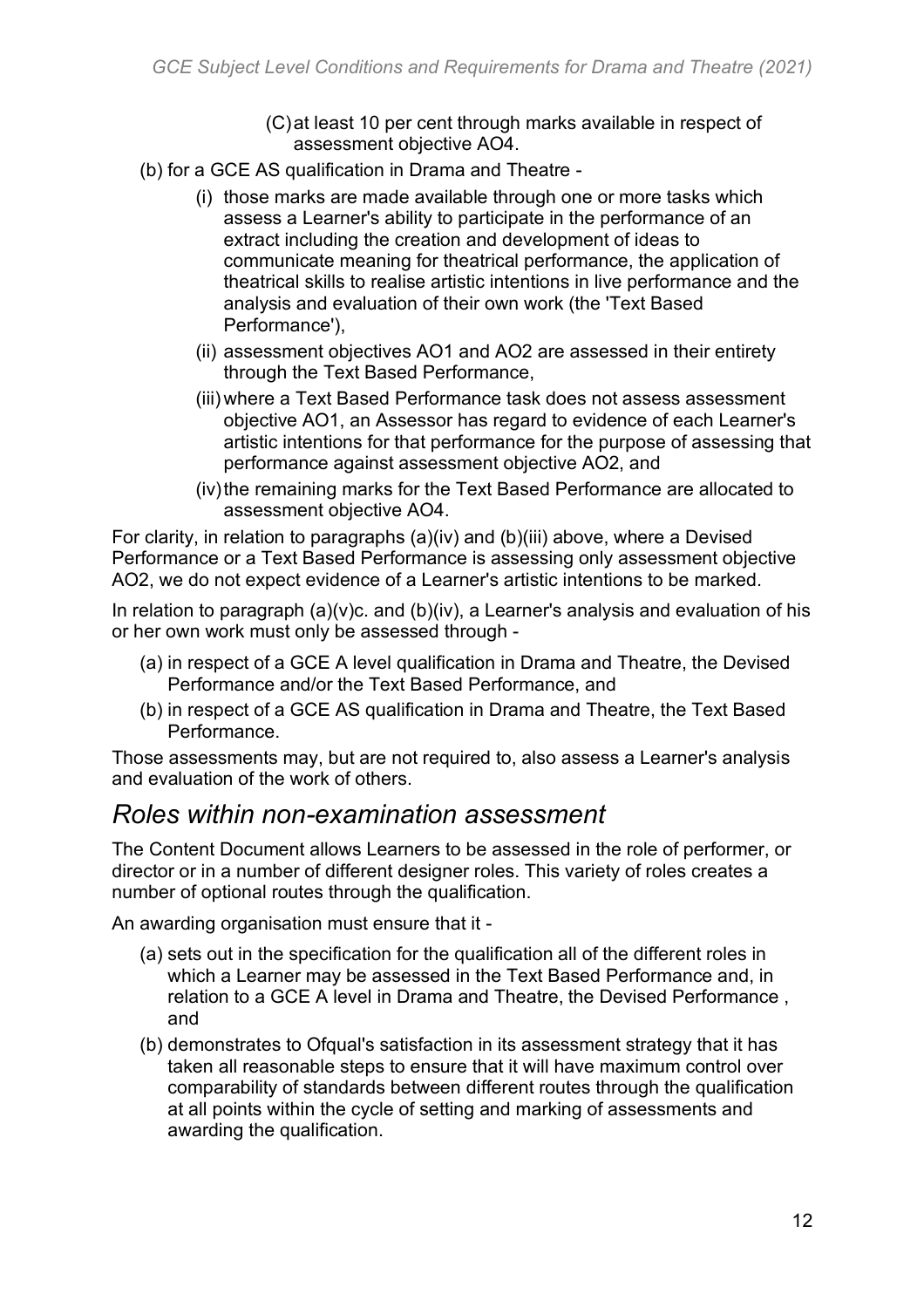# *The Devised Performance (A level)*

The requirements in this section apply to GCE A level qualifications in Drama and Theatre which an awarding organisation makes available or proposes to make available.

An awarding organisation must ensure that each Devised Performance is designed and set to -

- (a) require each learner to
	- (i) participate, in the role of a performer, or a director or a designer, in the performance of -
		- (A) a devised monologue of at least 1 minute and 30 seconds, and/or
		- (B) a devised duologue of at least 3 minutes, and/or
		- (C)a devised group performance of at least 3 minutes, and
	- (ii) produce evidence which demonstrates, as appropriate to the task, the Learner's contribution to the creation and development of ideas, the application of theatrical skills to realise artistic intentions and their analysis and evaluation of their own work, and
- (b) be taken under conditions specified by the awarding organisation, including, in particular, conditions which ensure that the evidence generated by each Learner can be Authenticated.

For the purposes of paragraph (a)(ii) above, evidence may include photographs and/or recordings and/or artefacts such as a drawing of a costume or set, an annotated script, notes of intention or a similar representation. An awarding organisation must also require that evidence to include analysis and evaluation of the work of others where that analysis and evaluation is being assessed through the Devised Performance.

In respect of each Devised Performance, an awarding organisation must ensure that the Centre which delivered the assessment provides the awarding organisation with either -

- (a) a complete and unedited audiovisual recording of the performance, made from the perspective of the audience, or
- (b) alternative evidence to illustrate the intended final piece, the Learner's contribution to the creation and development of ideas, and their analysis and evaluation of their own work, as appropriate to the task. Such evidence may include -
	- (i) audio-visual recordings of complete performance,
	- (ii) audio-visual recordings of physical demonstration(s) of key aspects with explanation of how they inform the final piece,
	- (iii) original and non-original photographs, images, drawings or sketches with annotations to illustrate intentions for performance or design,
	- (iv)scripts,
	- (v) written accounts, or
	- (vi)a video diary.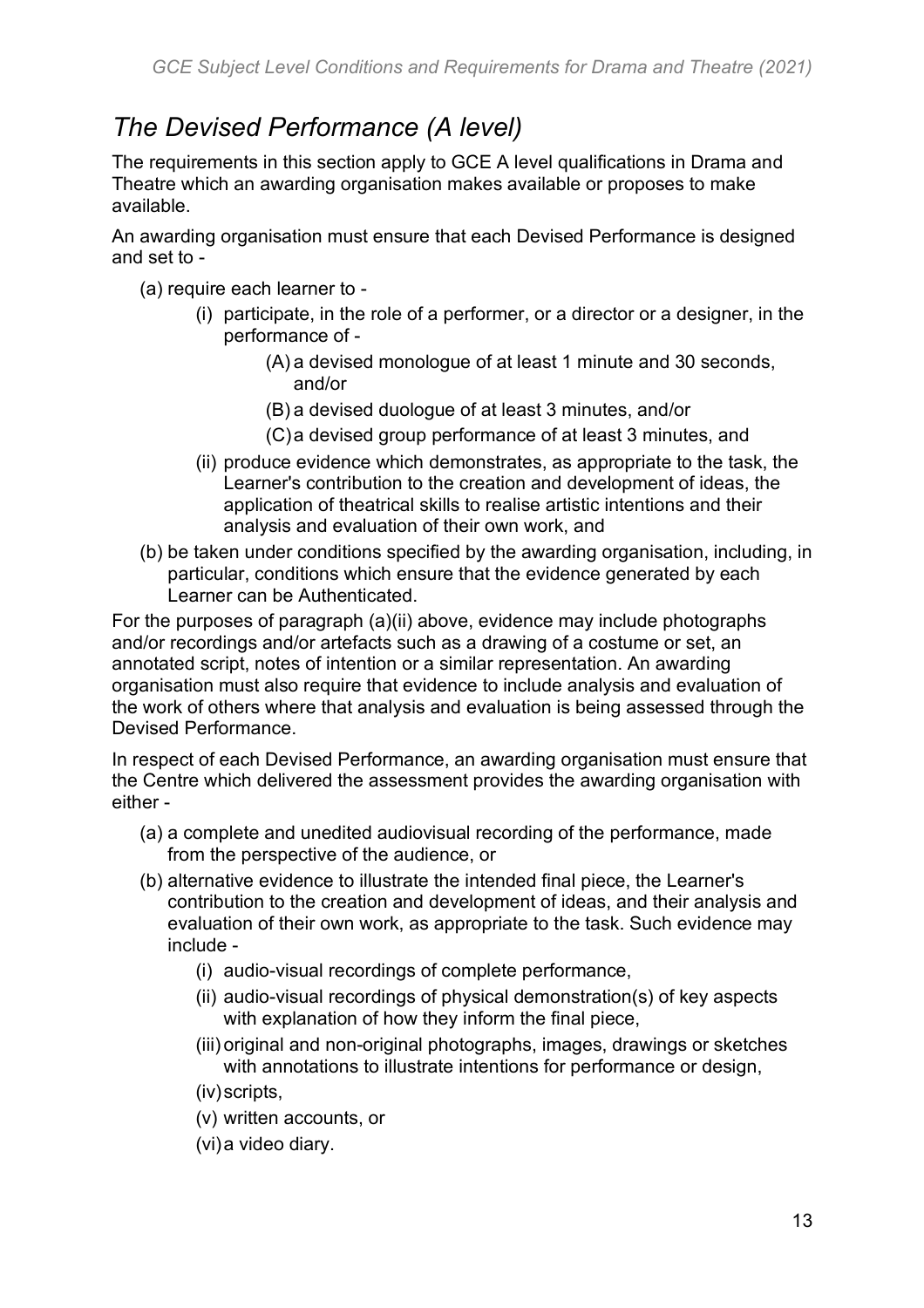# *The Text Based Performance (A level)*

The requirements in this section apply to GCE A level qualifications in Drama and Theatre which an awarding organisation makes available or proposes to make available.

An awarding organisation must ensure that each Text Based Performance is designed and set to -

- (a) require each learner to
	- (i) participate in the role of a performer, or a director or a designer, in a performance of -
		- (A) a text-based monologue of at least 1 minute and 30 seconds, and/or
		- (B) a text-based duologue of at least 3 minutes, and/or
		- (C)a text-based group performance of at least 3 minutes, and
	- (i) produce evidence which demonstrates, as appropriate to the task, the Learner's contribution to the creation and development of ideas, the application of theatrical skills to realise artistic intentions and their analysis and evaluation of their own work, and
	- (ii) be taken under conditions specified by the awarding organisation, including, in particular, conditions which ensure that the evidence generated by each Learner can be Authenticated.

For the purposes of paragraph a(i) above, the term 'text-based' means taken from any dramatic work which has been professionally commissioned and/or professionally produced. This includes, but is not limited to, dramatic works included in the list of Set Texts published by the awarding organisation. Where an awarding organisation allows the use of a dramatic work which is not included in its list of Set Texts it must put in place appropriate controls around the selection of the dramatic work, and any excerpt from it, which ensure that the requirements of the Content Document and General Condition G1.2 are met.

For the purposes of paragraph (a)(ii) above, evidence may include photographs and/or recordings and/or artefacts such as a drawing of a costume or set, an annotated script, notes of intention or a similar representation. An awarding organisation must also require that evidence to include analysis and evaluation of the work of others where that analysis and evaluation is being assessed through the Text Based Performance.

In respect of each Text Based Performance, an awarding organisation must ensure that the Centre which delivered the assessment provides the awarding organisation with either -

- (a) a complete and unedited audiovisual recording of the performance, made from the perspective of the audience, or
- (b) alternative evidence of each discrete aspect of a Learner's individual contribution. Such evidence may include -
	- (i) for performers, audio-visual recording of acting performance alone without need for fully designed set/lighting/costumes, and
	- (ii) for directors and designers -

(A) a prototype of the relevant product(s),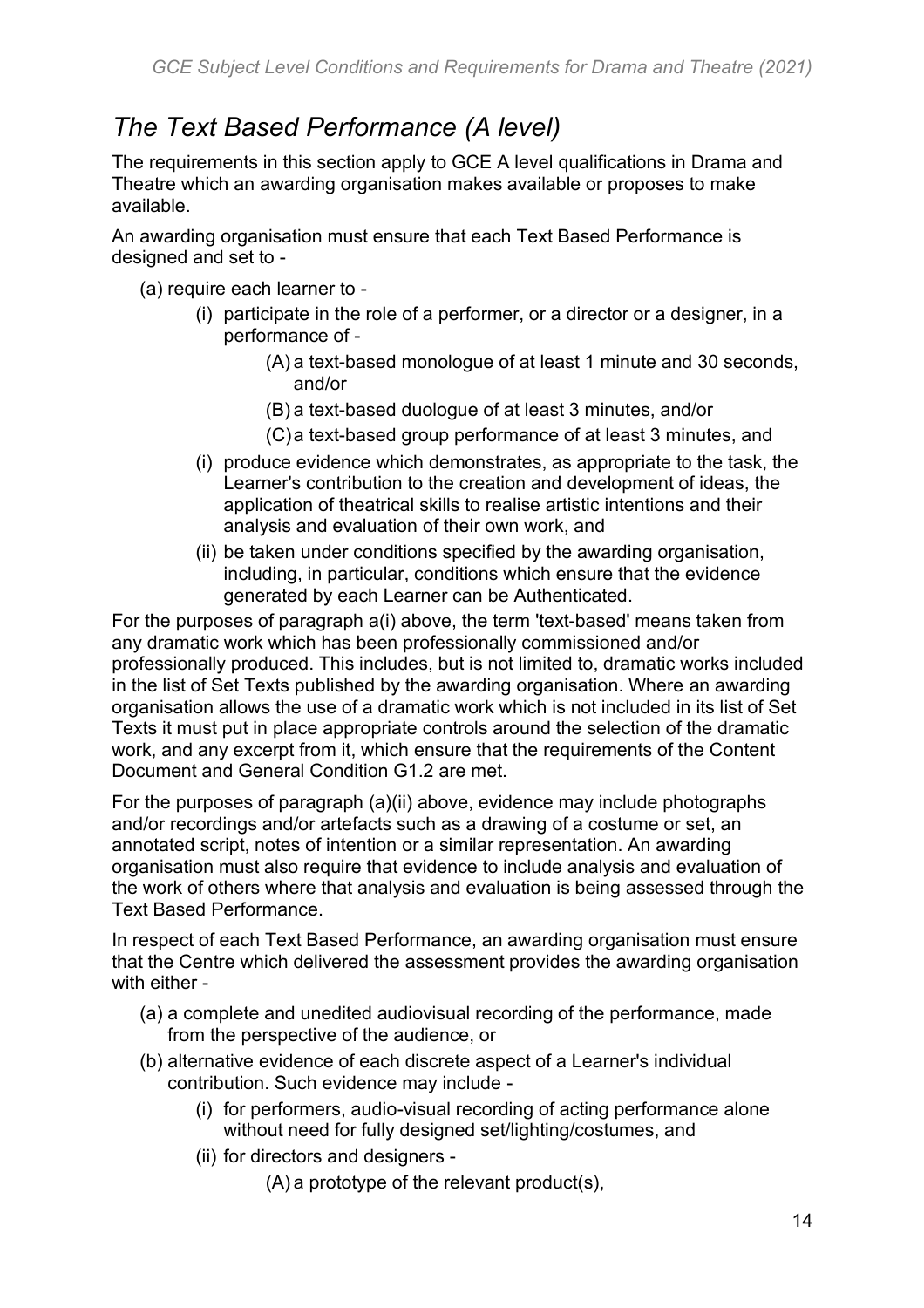- (B) original photographs, drawings or annotated sketches of designs,
- (C)annotated scripts,
- (D)video or written accounts, or
- (E) physical demonstrations.

# *The Text Based Performance (AS)*

The requirements in this section apply to GCE AS qualifications in Drama and Theatre which an awarding organisation makes available or proposes to make available.

An awarding organisation must ensure that each Text Based Performance is designed and set to -

- (a) require each learner to
	- (i) participate in the role of a performer, or a director or a designer, in a performance of -
		- (A) a text-based monologue of at least 1 minute and 30 seconds, and/or
		- (B) a text-based duologue of at least 3 minutes, and/or
		- (C)a text-based group performance of at least 3 minutes,
	- (ii) produce evidence which demonstrates, as appropriate to the task, the Learner's contribution to the creation and development of ideas, the application of theatrical skills to realise artistic intentions and their analysis and evaluation of their own work, and
- (b) be taken under conditions specified by the awarding organisation, including, in particular, conditions which ensure that the evidence generated by each Learner can be Authenticated.

For the purposes of paragraph a(i) above, the term 'text-based' means taken from any dramatic work which has been professionally commissioned and/or professionally produced. This includes, but is not limited to, dramatic works included in the list of Set Texts published by the awarding organisation. Where an awarding organisation allows the use of a dramatic work which is not included in its list of Set Texts it must put in place appropriate controls around the selection of the dramatic work, and any excerpt from it, which ensure that the requirements of the Content Document and General Condition G1.2 are met.

For the purposes of paragraph (a)(ii) above, evidence may include photographs and/or recordings and/or artefacts such as a drawing of a costume or set, an annotated script, notes of intention or a similar representation. An awarding organisation must also require that evidence to include analysis and evaluation of the work of others where that analysis and evaluation is being assessed through the Text Based Performance.

In respect of each Text Based Performance, an awarding organisation must ensure that the Centre which delivered the assessment provides the awarding organisation with either -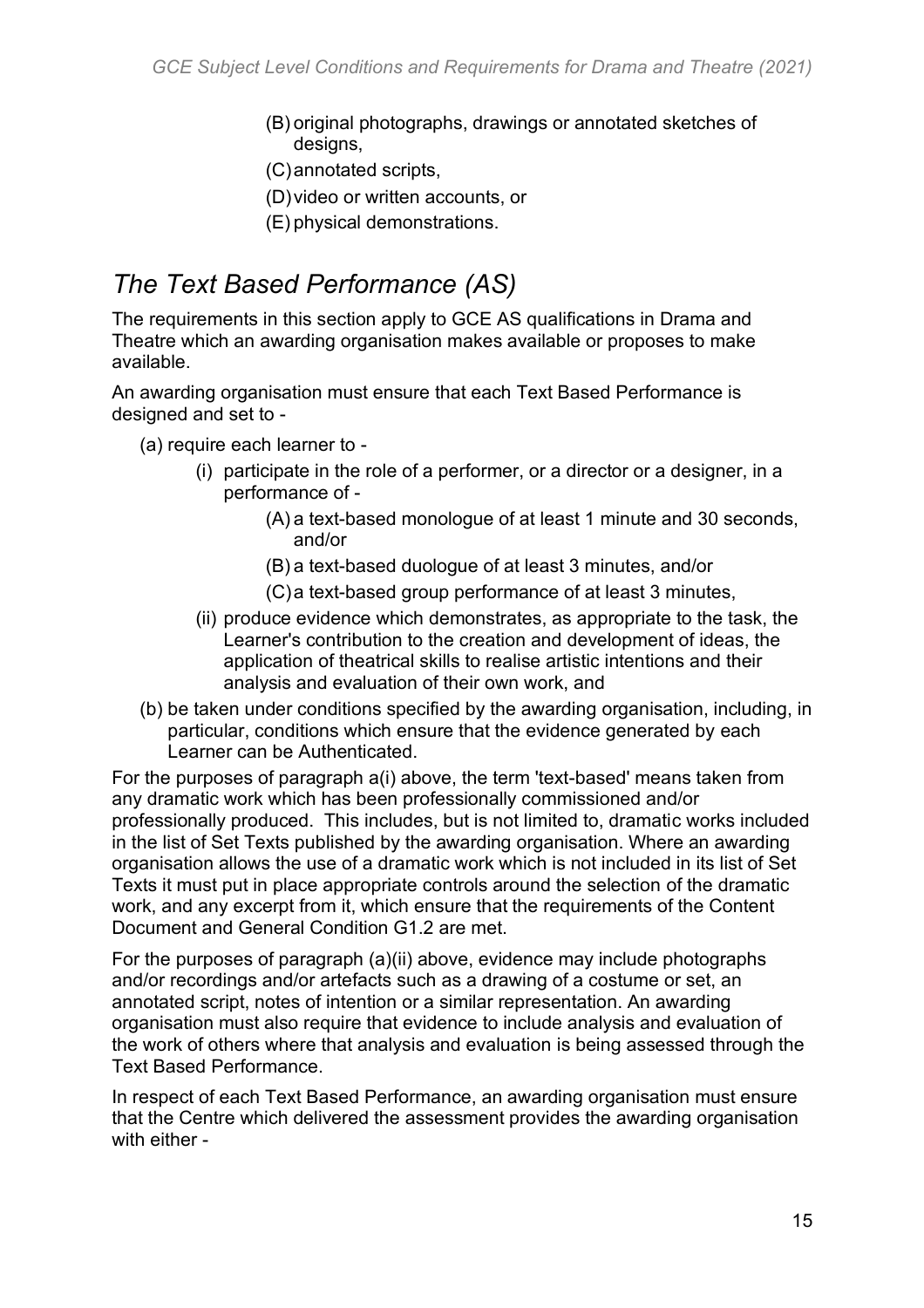- (a) a complete and unedited audiovisual recording of the performance, made from the perspective of the audience, or
- (b) alternative evidence of each discrete aspect of a Learner's individual contribution. Such evidence may include -
	- (i) for performers, audio-visual recording of acting performance alone without need for fully designed set, lighting or costumes, and
	- (ii) for directors and designers
		- (A) a prototype of the relevant product(s),
		- (B) original photographs, drawings or annotated sketches of designs,
		- (C)annotated scripts,
		- (D)video or written accounts, or
		- (E) physical demonstrations.

#### *Marking of assessments*

The requirements in this section apply to all GCE Qualifications in Drama and Theatre which an awarding organisation makes available or proposes to make available.

The evidence generated by a Learner in an assessment for a GCE Qualification in Drama and Theatre which is not an Assessment by Examination may be marked -

- (a) by the awarding organisation or a person connected to the awarding organisation,
- (b) by a Centre, or
- (c) through a combination of (a) and (b).

In any event, the awarding organisation must demonstrate to Ofqual's satisfaction in its assessment strategy that -

- (a) it has taken all reasonable steps to identify the risk of any Adverse Effect which may result from its approach to marking the assessments which are not Assessments by Examination (and to Moderation where appropriate), and
- (b) where such a risk is identified, it has taken all reasonable steps to prevent that Adverse Effect or, where it cannot be prevented, to mitigate that Adverse **Effect.**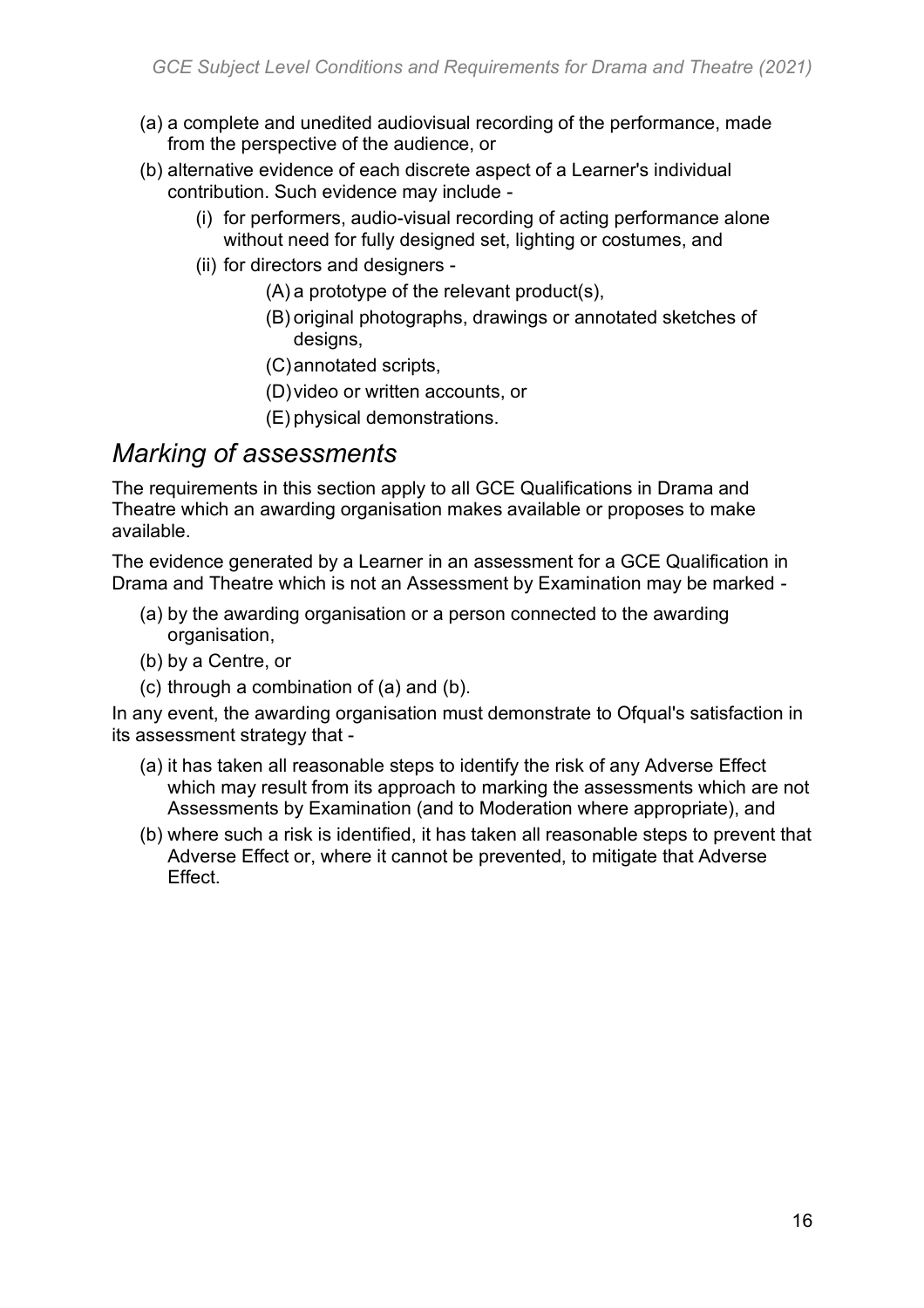# <span id="page-16-0"></span>Appendix 1 – Subject content (published by Department for Education)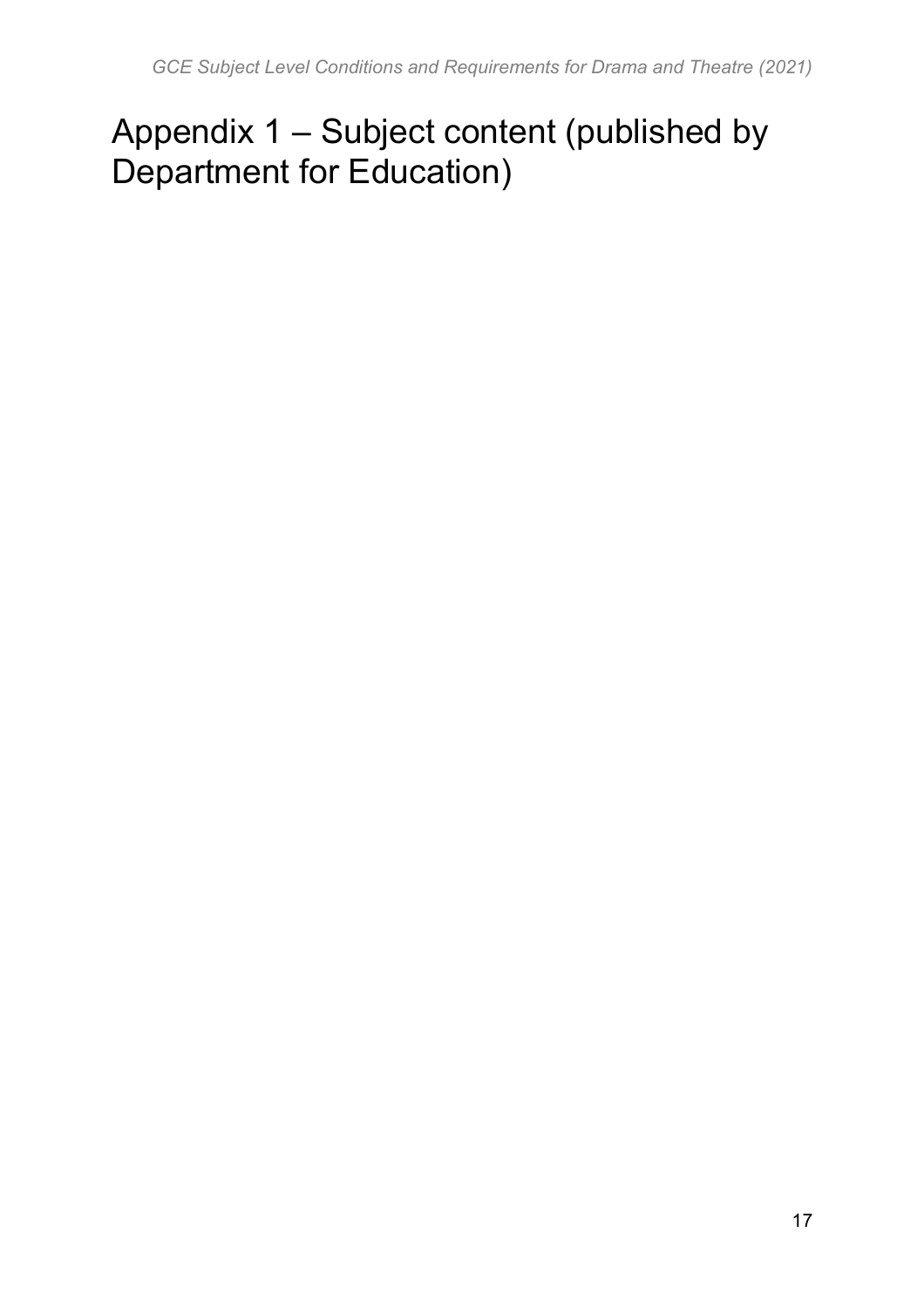

# **Drama and theatre**

# **AS and A level subject content**

<span id="page-17-0"></span>**February 2017**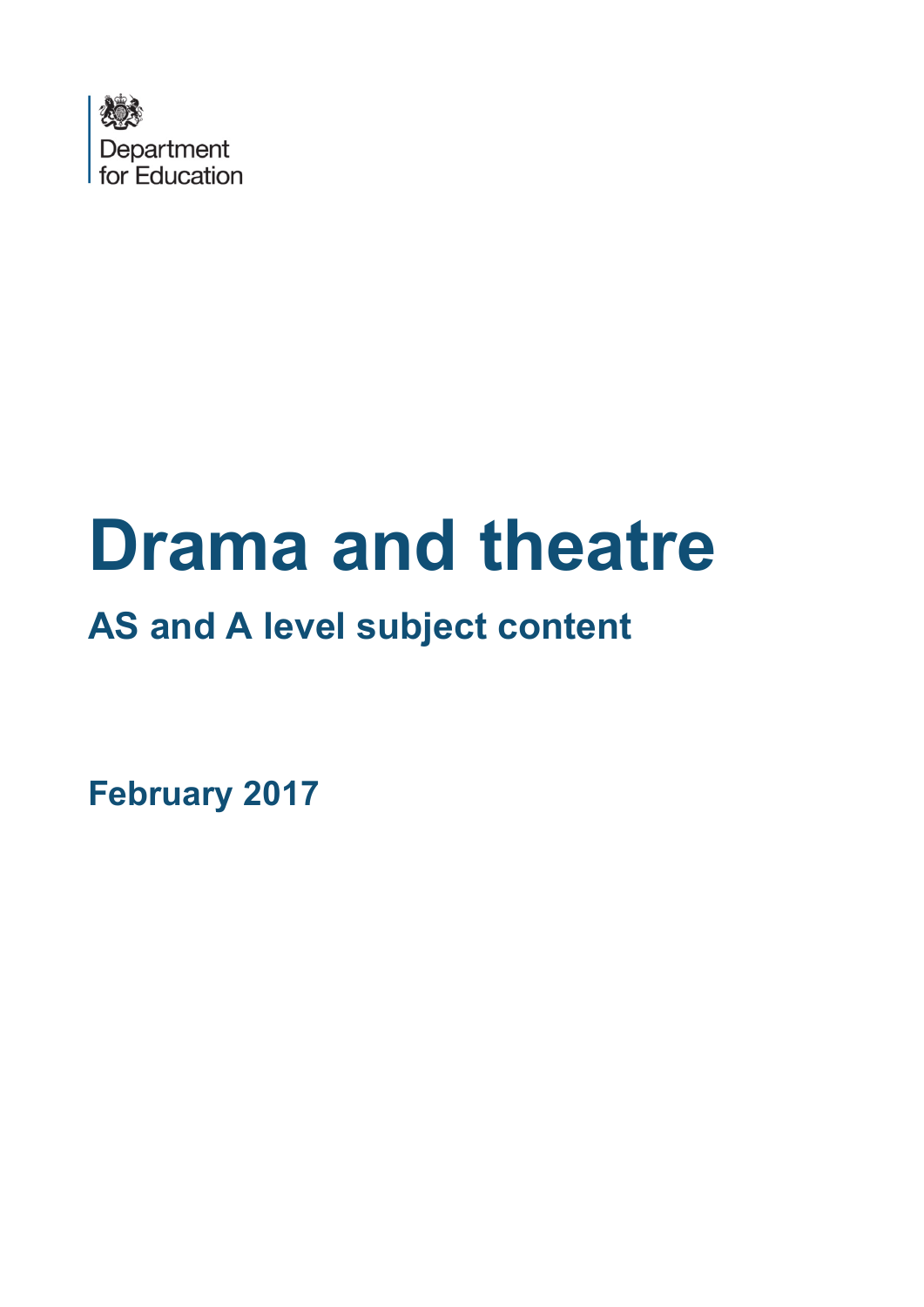# **Contents**

| The content for drama and theatre AS and A level | 3              |
|--------------------------------------------------|----------------|
| Introduction                                     | 3              |
| Aims and objectives                              | 3              |
| Subject content                                  | $\overline{4}$ |
| Knowledge and understanding                      | 5              |
| <b>Skills</b>                                    | 6              |
|                                                  |                |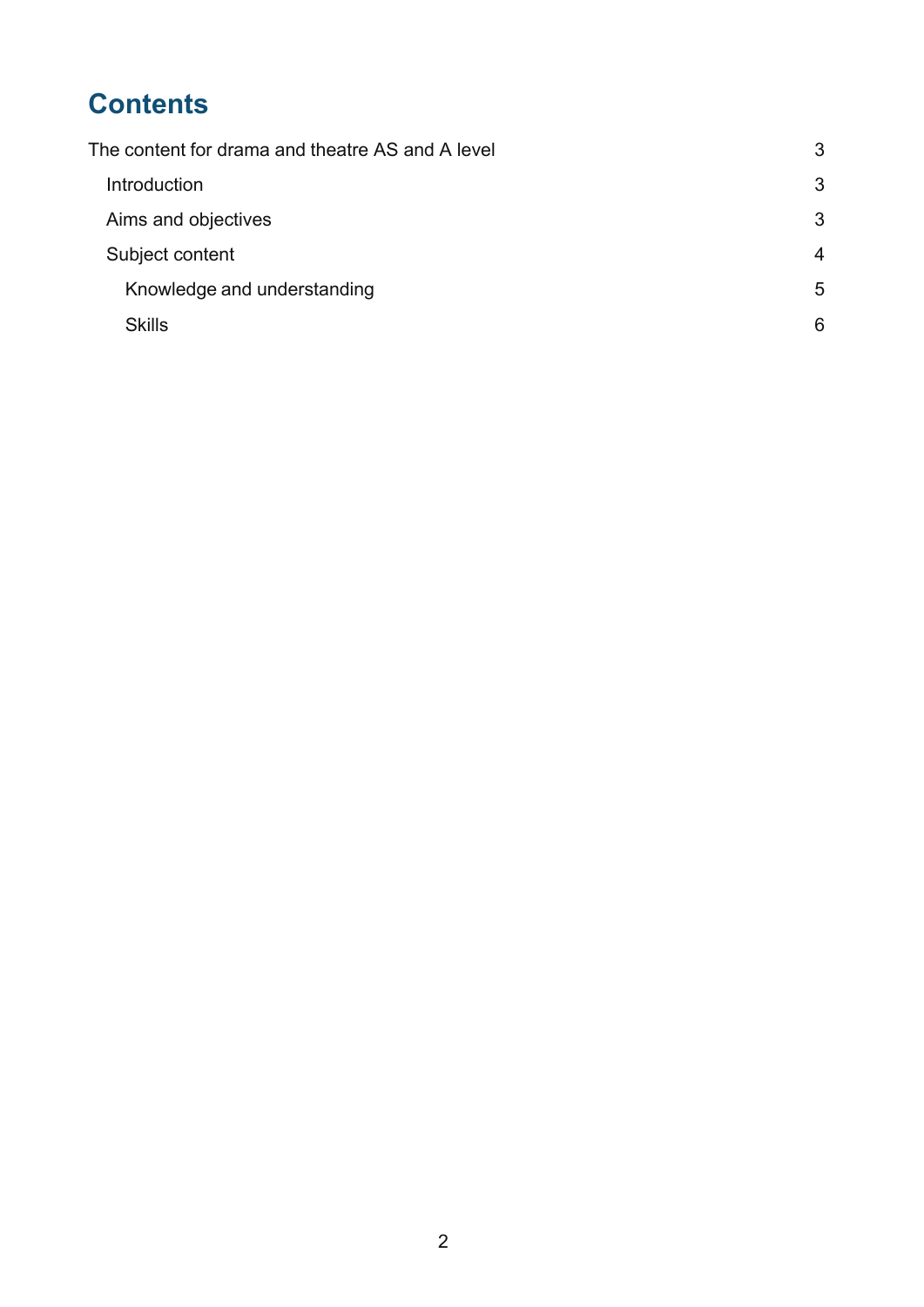# <span id="page-19-0"></span>**The content for drama and theatre AS and A level**

#### <span id="page-19-1"></span>**Introduction**

 $\overline{a}$ 

1. AS and A level subject content set out the knowledge, understanding, skills and assessment objectives common to all AS and A level specifications in a given subject.

2. They provide the framework within which the awarding organisation creates the detail of the specification.

## <span id="page-19-2"></span>**Aims and objectives**

3. AS and A level specifications in drama and theatre must offer a broad, coherent and rigorous course of study. They should inspire creativity in students. They should provide opportunities for students to make and understand drama, recognising it as a practical art form in which ideas and meaning are communicated to an audience through choices of form, style and convention. They should prepare students to make informed decisions about further learning and progression opportunities, including to higher education courses.

4. AS and A level specifications in drama and theatre should enable students to:

- develop and apply an informed, analytical framework for making, performing, interpreting and understanding drama and theatre
- understand the place of relevant theoretical research in informing the processes and practices involved in creating theatre and the place of practical exploration in informing theoretical knowledge of drama and theatre
- develop an understanding and appreciation of how the social, cultural and historical contexts of performance texts have influenced the development of drama and theatre
- understand the practices used in twenty-first century theatre making
- experience a range of opportunities to create theatre, both published textbased and devised work
- participate as a theatre maker<sup>[1](#page-17-0)</sup> and as an audience member in live theatre

<span id="page-19-3"></span> $1$  Defined as a person undertaking one or more of the following roles: Designer: lighting, sound, set (which can include props), costume (which can include hair, make-up and masks) and puppets; Performer; **Director**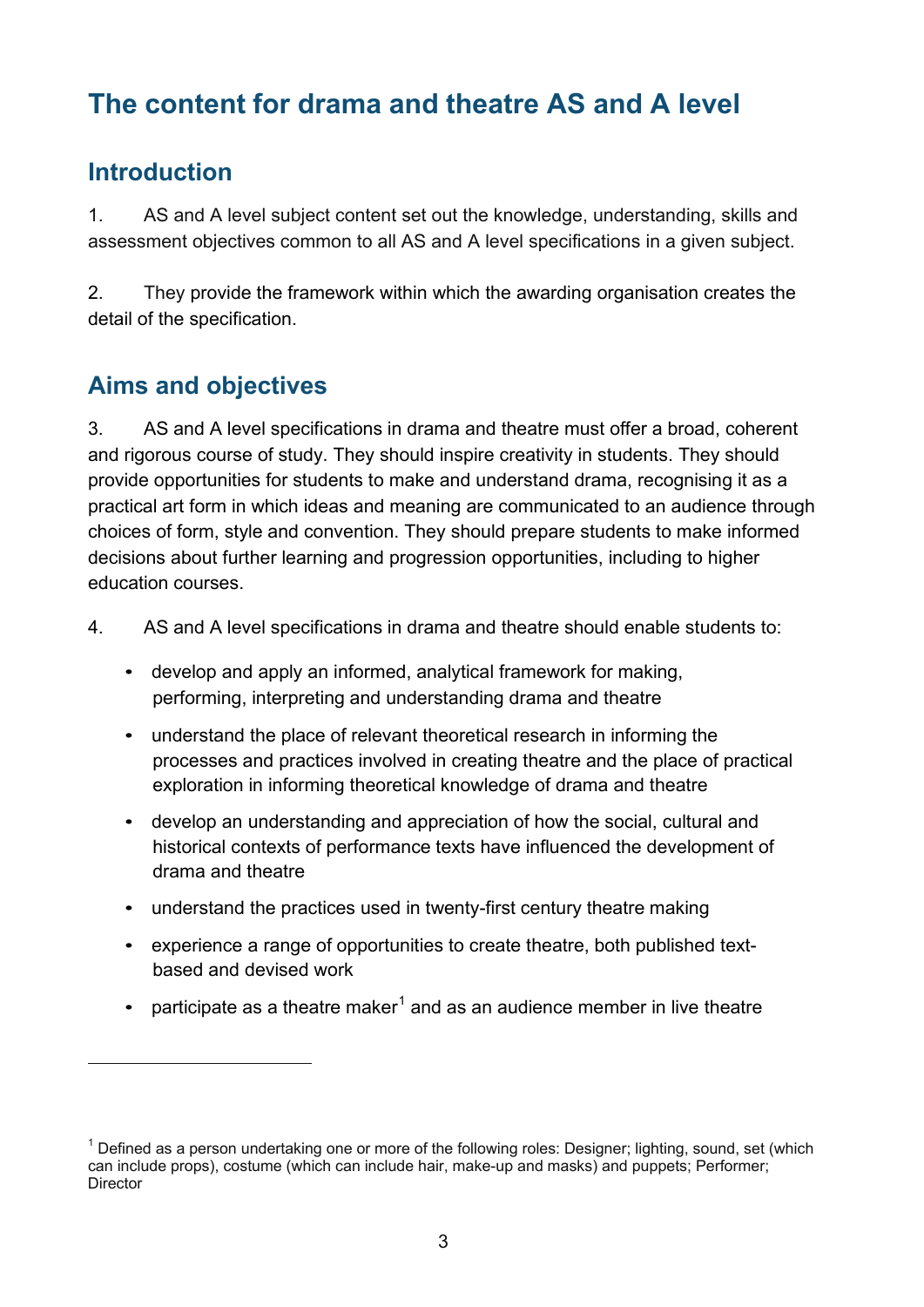- understand and experience the collaborative relationship between various roles within theatre
- develop and demonstrate a range of theatre making skills
- develop the creativity and independence to become effective theatre makers
- adopt safe working practices as a theatre maker
- analyse and evaluate their own work and the work of others<sup>[2](#page-19-3)</sup>

# <span id="page-20-0"></span>**Subject content**

5. AS and A level specifications in drama and theatre should build on the knowledge, understanding and skills established at key stage 4 and in GCSE qualifications.

6. The content of AS and A level specifications in drama and theatre must reflect the aims and allow students the opportunity to develop and demonstrate an analytical framework informed by the knowledge, skills and understanding specified in paragraphs 7, 8, 9, 10, 11 and 12.

7. AS and A level specifications in drama and theatre must require students to demonstrate a practical understanding of:

- at AS a minimum of one complete and substantial performance text<sup>[3](#page-20-1)</sup> and a minimum of two key extracts<sup>[4](#page-20-2)</sup> from two different texts, placed in the context of the whole text. The text and extracts must represent a range of social, historical and cultural contexts, and must have been professionally commissioned or professionally produced.
- at A level a minimum of two complete and substantial performance texts and a minimum of three key extracts from three different texts placed in the context of the whole text. The texts and extracts must represent a range of social, historical and cultural contexts, and must have been professionally commissioned or professionally produced.
- the work and methodologies of, at AS, one, and at A level, two, influential theatre practitioners (individuals or companies), including the:
	- historical, social and cultural context
	- theatrical purpose and practice

 $\overline{a}$ 

 $2$  May include their own, their peers, amateur and/or professional works

<span id="page-20-1"></span> $3$  A performance text is one that has been written specifically for theatrical performance

<span id="page-20-2"></span> $4$  A key extract is a scene or moment that is significant to the text as a whole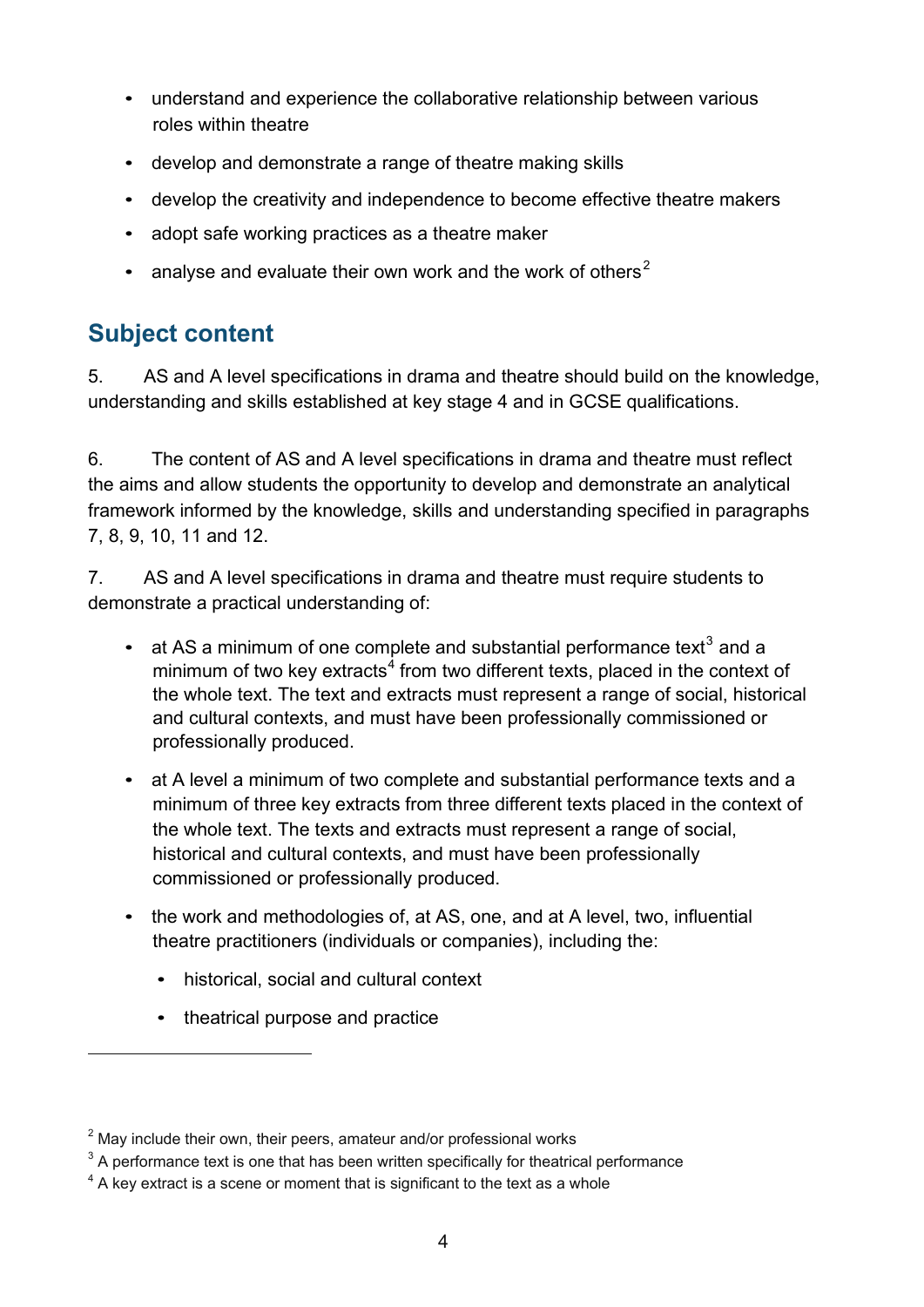- artistic intentions
- innovative nature of their approach
- working methods
- theatrical style and use of conventions
- collaboration with/influence on other practitioners
- 8. Specifications in drama and theatre must require students to participate in:
	- at AS a minimum of one performance from a text, which has been studied as part of the course
	- at A level a minimum of two performances, one devised and one from a performance text which has been studied as part of the course

9. At A level, specifications must allow students to demonstrate greater depth of study than the AS and to apply an understanding of:

- the connections between theory and practice in a range of periods, theatrical styles, social, historical and cultural contexts
- how relevant research, independent thought and analysis of live theatre<sup>[5](#page-20-2)</sup> informs decision making in their own practical work
- the ways in which theatre makers collaborate to create theatre

10. Specifications must require students to experience live performance, where they are a member of the audience in the same performance space as the performers. This may be a professional or amateur, but not a peer, performance.

#### <span id="page-21-0"></span>**Knowledge and understanding**

 $\overline{a}$ 

11. AS and A level specifications in drama and theatre must require students to know and understand, using relevant subject specific terminology:

- the theatrical processes and practices involved in interpreting and performing theatre
- how conventions, forms and techniques are used in drama and live theatre to create meaning, including the:

<span id="page-21-1"></span><sup>5</sup> Live theatre can include amateur or professional performances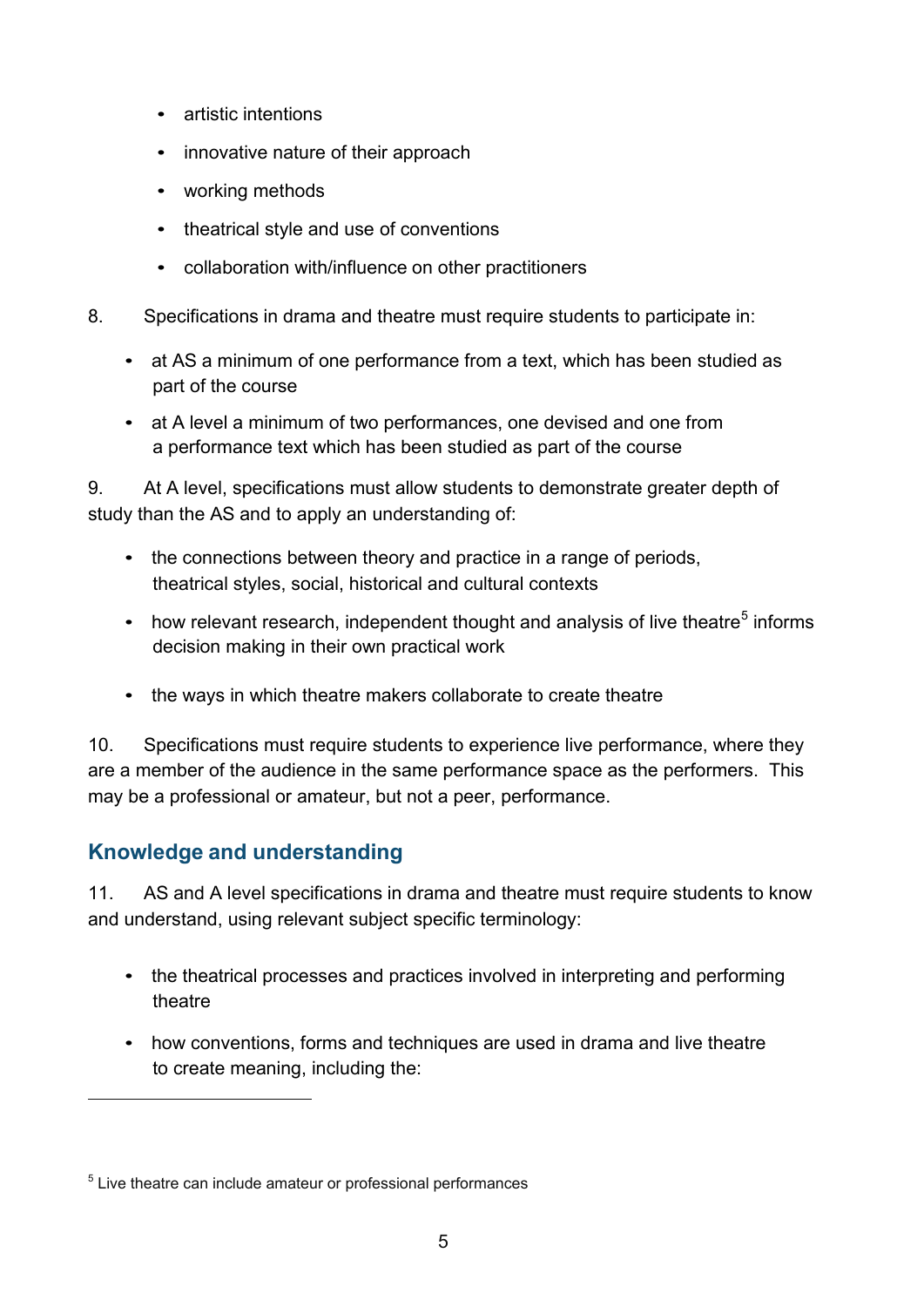- use of performance space and spatial relationships on stage
- relationships between performers and audience
- design of set, costume, makeup, lighting, sound and props
- performer's vocal and physical interpretation of character
- how creative and artistic choices influence how meaning is communicated to an audience
- how performance texts are constructed to be performed, conveying meaning through:
	- structure
	- language
	- stage directions
	- character construction
	- the style of text
- how performance texts are informed by their social, cultural and historical contexts, and are interpreted and performed for an audience

#### <span id="page-22-0"></span>**Skills**

<span id="page-22-1"></span> $\overline{a}$ 

12. Drawing on the knowledge and understanding in paragraph 11, AS and A level specifications in drama and theatre must require students to acquire, develop and apply skills in:

- using the working methodologies of, at AS, one, or at A level, two, influential practitioners (individuals or companies) in their own work
- using theatrical techniques to create meaning in a live theatre context as theatre makers<sup>[6](#page-21-1)</sup> through:
	- •research and development of ideas
	- interpretation of texts
	- devising
	- rehearsing
	- realisation
- realising artistic intention as a theatre maker, through:

 $6$  Defined as a person undertaking one or more of the following roles: Designer, Performer, Director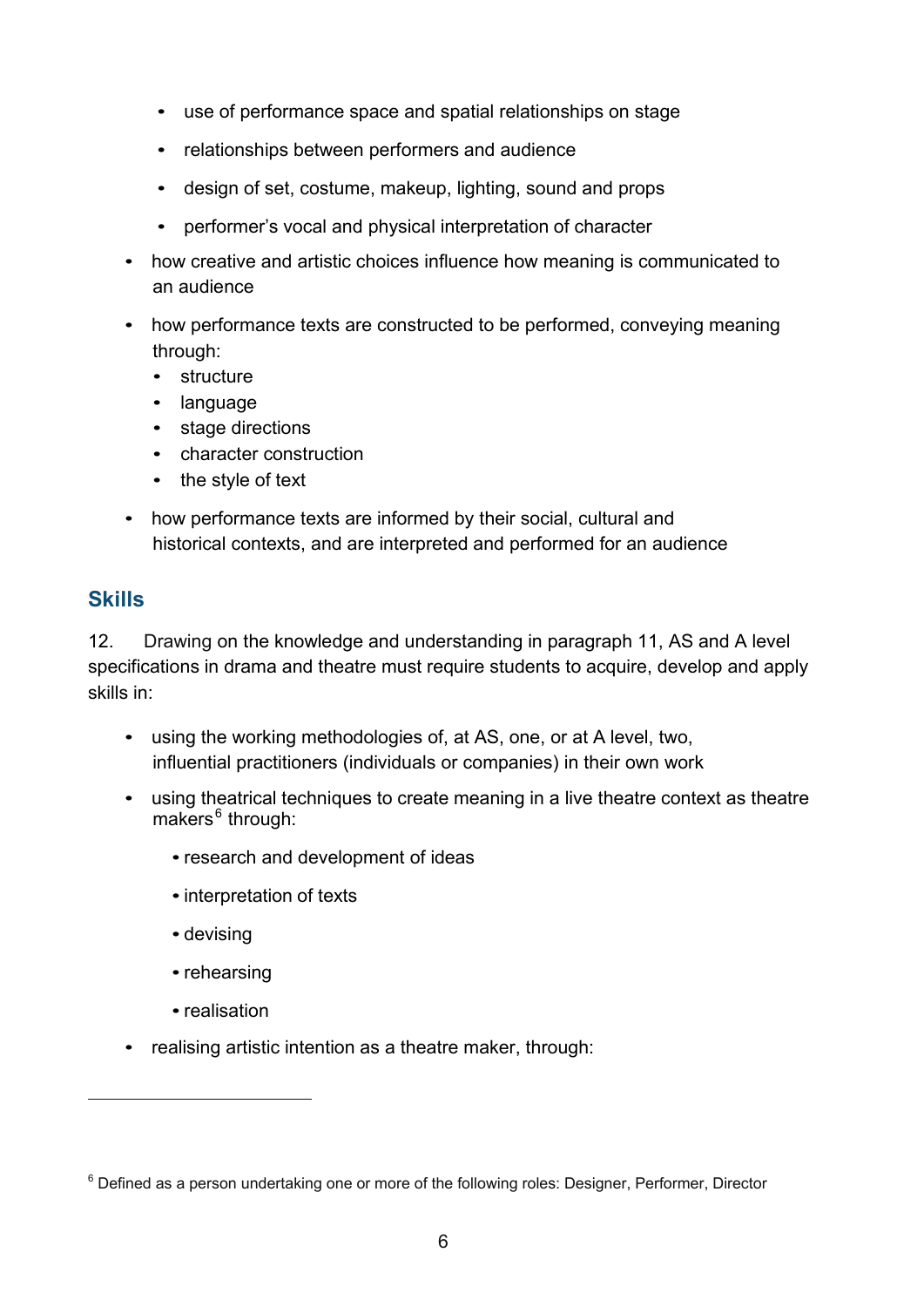- at AS, interpretation of performance texts
- at A level, interpretation of performance texts and the creation of devised work
- creativity and coherence when communicating meaning to an audience
- refinement and amendment of work in progress
- applying research to inform practical work to achieve clear dramatic and theatrical intentions
- analysing and evaluating the process of creating their own live theatre and the effectiveness of the outcome
- at AS, interpreting and evaluating live theatre<sup>[7](#page-22-1)</sup> performance by others<sup>[8](#page-23-0)</sup>
- at A level, interpreting, analysing and evaluating live theatre<sup>[9](#page-23-1)</sup> performance by others $10$

 $\overline{a}$ 

 $<sup>7</sup>$  For the purposes of the analysis and evaluation of live performance in the assessment, live performance</sup> can include recordings or streams of live performance

<span id="page-23-0"></span><sup>8</sup> Amateur or professional performances

<span id="page-23-1"></span> $9$  For the purposes of the analysis and evaluation of live performance in the assessment, live performance can include recordings or streams of live performance

<span id="page-23-2"></span><sup>&</sup>lt;sup>10</sup> Amateur or professional performances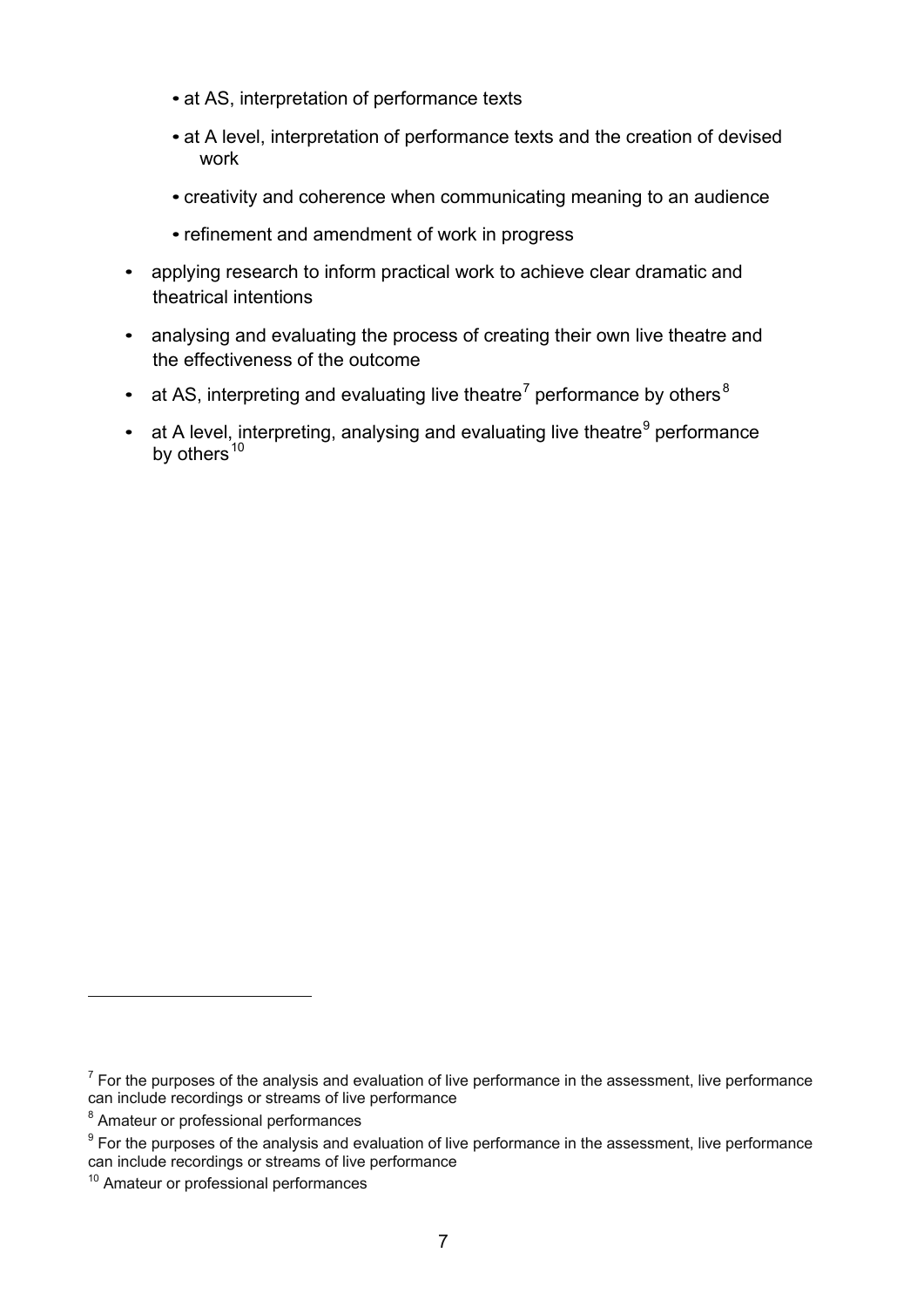

#### © Crown copyright 2017

This publication (not including logos) is licensed under the terms of the Open Government Licence v3.0 except where otherwise stated. Where we have identified any third party copyright information you will need to obtain permission from the copyright holders concerned.

To view this licence:

| visit    | www.nationalarchives.gov.uk/doc/open-government-licence/version/3    |
|----------|----------------------------------------------------------------------|
| email    | psi@nationalarchives.gsi.gov.uk                                      |
| write to | Information Policy Team, The National Archives, Kew, London, TW9 4DU |

#### About this publication:

enquiries [www.education.gov.uk/contactus](http://www.education.gov.uk/contactus)  download [www.gov.uk/government/publications](http://www.gov.uk/government/publications) 

Reference: DFE-00038-2015



Follow us on Twitter:<br> **CONFINENTIAL CONFIDENT** 



Like us on Facebook: [facebook.com/educationgovuk](http://www.facebook.com/educationgovuk)